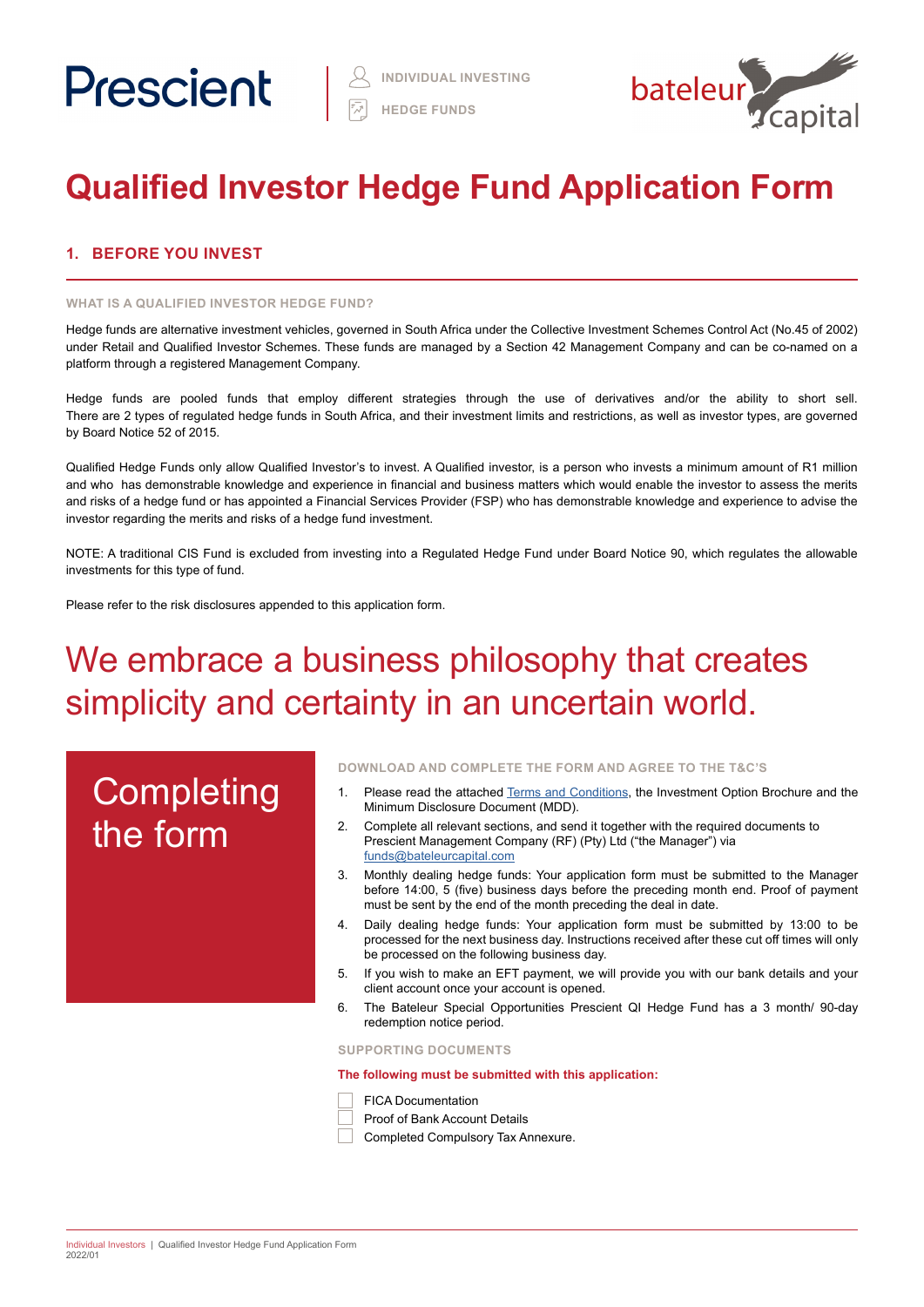

**HEDGE FUNDS**



# **Qualified Investor Hedge Fund Application Form**

# **2. PERSONAL DETAILS**

|                                                                                                                                                                                                                                      |        | Surname        | <u> 1989 - Johann Barbara, martxa alemaniar a</u>                                                                                                                                                                                    |                      |                          |
|--------------------------------------------------------------------------------------------------------------------------------------------------------------------------------------------------------------------------------------|--------|----------------|--------------------------------------------------------------------------------------------------------------------------------------------------------------------------------------------------------------------------------------|----------------------|--------------------------|
| First name(s) <u>example and the contract of the contract of the contract of the contract of the contract of the contract of the contract of the contract of the contract of the contract of the contract of the contract of the</u> |        |                |                                                                                                                                                                                                                                      | Male $\vert$ $\vert$ | Female                   |
| Date of birth <b>contact and the contact of the contact of the contact of the contact of the contact of the contact of the contact of the contact of the contact of the contact of the contact of the contact of the contact of </b> |        |                |                                                                                                                                                                                                                                      |                      |                          |
| <b>Marital Status</b>                                                                                                                                                                                                                | Single | $\mathbb{R}^n$ | Ante Nuptial contract                                                                                                                                                                                                                |                      | In Community of Property |
|                                                                                                                                                                                                                                      |        |                |                                                                                                                                                                                                                                      |                      |                          |
| ID or Passport Number (if Foreign National)<br><u>Designed and the contract of the contract of the contract of the contract of the contract of the contract of</u>                                                                   |        |                |                                                                                                                                                                                                                                      |                      |                          |
|                                                                                                                                                                                                                                      |        |                |                                                                                                                                                                                                                                      |                      |                          |
| <b>Street Address</b>                                                                                                                                                                                                                |        |                | <b>Postal Address</b>                                                                                                                                                                                                                |                      |                          |
| c/o<br><u> 1989 - Johann Stein, mars an deutscher Stein und der Stein und der Stein und der Stein und der Stein und der</u>                                                                                                          |        |                | Same as Street Address                                                                                                                                                                                                               | Yes                  | No.                      |
| Unit<br>the control of the control of the control of the control of the control of the control of                                                                                                                                    |        | c/o            | <u> 1980 - Johann Barn, amerikansk politiker (</u> † 1902)                                                                                                                                                                           |                      |                          |
|                                                                                                                                                                                                                                      |        |                | Line 1                                                                                                                                                                                                                               |                      |                          |
| Street Number Number Number Street Number Number 30 Number 30 Number 30 Number 30 Number 30 Number 30 Number 30 Number 30 Number 30 Number 30 Number 30 Number 30 Number 30 Number 30 Number 30 Number 30 Number 30 Number 30        |        |                | Line 2                                                                                                                                                                                                                               |                      |                          |
| Street <u>and the community of the community of the community of the community of the community of the community of the community of the community of the community of the community of the community of the community of the co</u> |        |                | Line 3                                                                                                                                                                                                                               |                      |                          |
| Suburb and the contract of the contract of the contract of the contract of the contract of the contract of the                                                                                                                       |        |                | Line 4 $\overline{\phantom{a}}$                                                                                                                                                                                                      |                      |                          |
| City<br><u> 1980 - Andrea Barbara, amerikan personal (h. 1980).</u>                                                                                                                                                                  |        |                | Postal code <b>contract and contract and contract of the contract of the contract of the contract of the contract of the contract of the contract of the contract of the contract of the contract of the contract of the contrac</b> |                      |                          |
| Postal code <b>contract and contract of the contract of the contract of the contract of the contract of the contract of the contract of the contract of the contract of the contract of the contract of the contract of the cont</b> |        |                | Country <u>Country Country Country Country Country Country Country Country Country Country Country Country Countries</u>                                                                                                             |                      |                          |
| <u> 1980 - John Stein, mars and de Barbara (b. 1980)</u><br>Country                                                                                                                                                                  |        |                |                                                                                                                                                                                                                                      |                      |                          |
| Telephone (H)<br><u> 1989 - Johann Stein, mars and de Branch and de Branch and de Branch and de Branch and de Branch and de Branch</u>                                                                                               |        |                |                                                                                                                                                                                                                                      |                      |                          |
|                                                                                                                                                                                                                                      |        |                | Cell <b>Contract of the Contract of the Contract of the Contract of the Contract of the Contract of the Contract of the Contract of the Contract of the Contract of the Contract of the Contract of the Contract of the Contract</b> |                      |                          |
| E-mail Address                                                                                                                                                                                                                       |        |                |                                                                                                                                                                                                                                      |                      |                          |

All communication will be sent to you via e-mail. If you prefer post or do not have an e-mail address, please check here.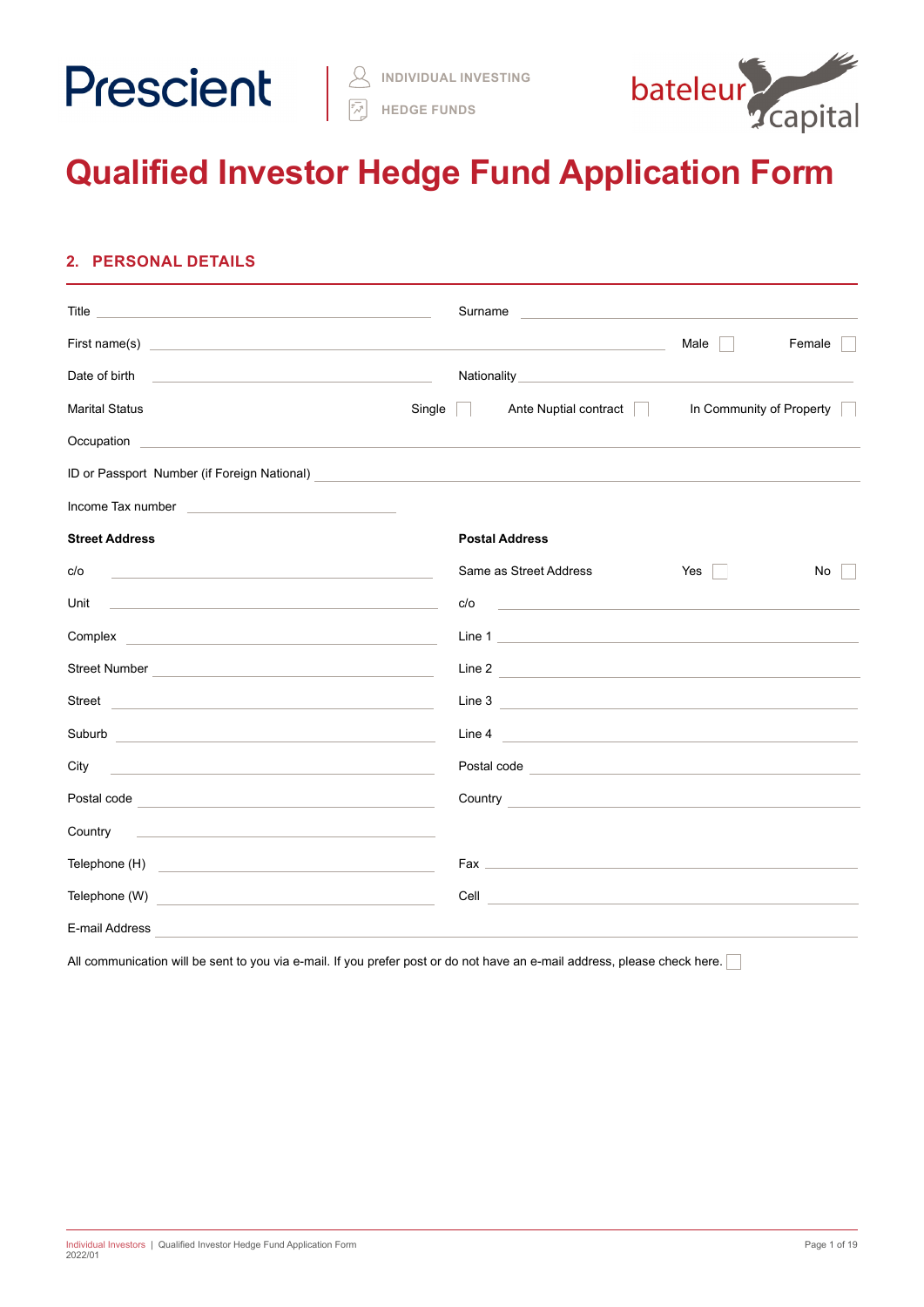



### **DECLARATION BY QUALIFIED INVESTOR**

A Qualified Investor, as defined by Board Notice 52 of 2015 is: any person who invests a minimum investment amount of R1 million per hedge fund and who:

- (a) has demonstrable knowledge and experience in financial and business matters which would enable the investor to assess the merits and risks of a hedge fund; or
- (b) has appointed a Financial Services Provider (FSP) who has demonstrable knowledge and experience to advise the investor regarding the merits and risks of a hedge fund investment.

#### **Please tick the appropriate boxes below:**

- I confirm that the minimum investment amount will be R1 000 000.00 and;
- I confirm that I have the required knowledge and experience in financial and business matters to choose this investment. I further confirm that I have read and understood the nature of a Qualified Investor Hedge Fund, including risk warnings.

OR

I hereby confirm that my knowledge is limited and that my financial advisor has been appointed to provide me with the necessary advice to take this investment. My financial advisor has been appointed to provide me with the necessary advice to take this investment. My financial advisor has explained this investment to me and I confirm that I understand the nature of a Qualified Investor Hedge Fund, including risk warnings.

| Signed at                            | Date     |
|--------------------------------------|----------|
| Full name of signatory               | Capacity |
| Signature of Investor/Legal Guardian |          |

# **3. SOURCE OF FUNDS INVESTED**

| Savings                | Retirement/insurance pay out | Passive Income (rental, dividends, interest) | Sale of assets<br>Trade/business |
|------------------------|------------------------------|----------------------------------------------|----------------------------------|
| Winnings               | Gifts/inheritance/donations  | Child/spousal support payments               | Salary/bonus<br>Tax refund       |
| Other (please specify) |                              |                                              |                                  |

**Please note that in certain circumstances we may request additional information.**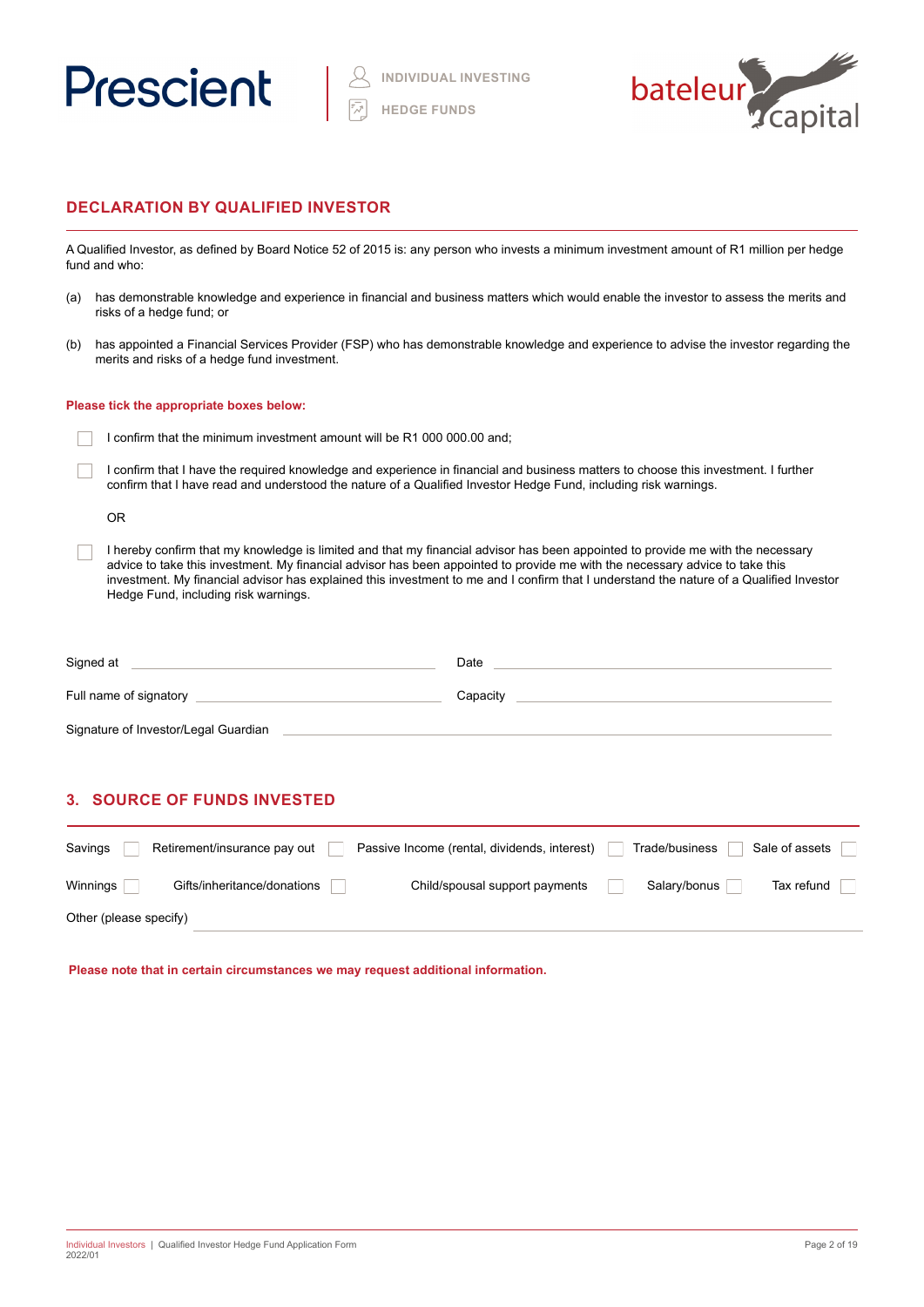



# **4. ACTING ON BEHALF OF INVESTOR\***

| * This is for Guardians/Parents, or persons with Powers of Attorney. Proof of authority and FICA documentation required.                                                                                                               |                                                                                                                                                                                                                                      |                                                                                           |        |  |  |  |  |
|----------------------------------------------------------------------------------------------------------------------------------------------------------------------------------------------------------------------------------------|--------------------------------------------------------------------------------------------------------------------------------------------------------------------------------------------------------------------------------------|-------------------------------------------------------------------------------------------|--------|--|--|--|--|
| Title<br><u> 1989 - Johann Barn, mars et al. (b. 1989)</u>                                                                                                                                                                             | Surname                                                                                                                                                                                                                              |                                                                                           |        |  |  |  |  |
| First name(s)<br><u> 1989 - Johann Stoff, amerikansk politiker (d. 1989)</u>                                                                                                                                                           |                                                                                                                                                                                                                                      | Male                                                                                      | Female |  |  |  |  |
| Date of birth<br><u> Alexandria de la contrada de la contrada de la contrada de la contrada de la contrada de la contrada de la c</u>                                                                                                  | Nationality                                                                                                                                                                                                                          | <u> 1989 - Johann Barbara, martxa alemani</u> ar a                                        |        |  |  |  |  |
| ID or Passport Number (if Foreign National)<br><u> and the contract of the contract of the contract of the contract of the contract of the contract of the contract of the contract of the contract of the contract of the contrac</u> |                                                                                                                                                                                                                                      |                                                                                           |        |  |  |  |  |
| Income Tax number                                                                                                                                                                                                                      |                                                                                                                                                                                                                                      |                                                                                           |        |  |  |  |  |
| <b>Street Address</b>                                                                                                                                                                                                                  | <b>Postal Address</b>                                                                                                                                                                                                                |                                                                                           |        |  |  |  |  |
| c/o<br><u> 1980 - Johann Barbara, martxa alemaniar arg</u>                                                                                                                                                                             | Same as Street Address                                                                                                                                                                                                               | Yes<br>$\sim$                                                                             | No     |  |  |  |  |
| Unit<br><u> 1980 - Johann Barn, mars an t-Amerikaansk politiker (</u>                                                                                                                                                                  |                                                                                                                                                                                                                                      |                                                                                           |        |  |  |  |  |
|                                                                                                                                                                                                                                        | Line 1                                                                                                                                                                                                                               |                                                                                           |        |  |  |  |  |
| Street Number <b>Communication Communication Communication Communication</b>                                                                                                                                                           | Line 2 $\overline{\phantom{a}}$                                                                                                                                                                                                      |                                                                                           |        |  |  |  |  |
| Street<br><u> Alexandria de la contrada de la contrada de la contrada de la contrada de la contrada de la contrada de la c</u>                                                                                                         | Line 3                                                                                                                                                                                                                               |                                                                                           |        |  |  |  |  |
| Suburb<br><u> Alexandria de la contrada de la contrada de la contrada de la contrada de la contrada de la contrada de la c</u>                                                                                                         | Line 4                                                                                                                                                                                                                               |                                                                                           |        |  |  |  |  |
| City<br><u> 1980 - Johann Stein, marwolaethau a bhann an t-Amhainn an t-Amhainn an t-Amhainn an t-Amhainn an t-Amhainn a</u>                                                                                                           | Postal code <u>expression and the set of the set of the set of the set of the set of the set of the set of the set of the set of the set of the set of the set of the set of the set of the set of the set of the set of the set</u> |                                                                                           |        |  |  |  |  |
| Postal code <u>expression and the set of the set of the set of the set of the set of the set of the set of the set of the set of the set of the set of the set of the set of the set of the set of the set of the set of the set</u>   | Country <b>Countries and Countries and Countries and Countries and Countries and Countries and Countries and Countries</b>                                                                                                           |                                                                                           |        |  |  |  |  |
| Country _____<br><u> 1989 - Johann Barbara, martxa alemaniar arg</u>                                                                                                                                                                   |                                                                                                                                                                                                                                      |                                                                                           |        |  |  |  |  |
|                                                                                                                                                                                                                                        | Fax<br><u> Alexandria de la contrada de la contrada de la contrada de la contrada de la contrada de la contrada de la c</u>                                                                                                          |                                                                                           |        |  |  |  |  |
| Telephone (W)<br><u> Alexandria de la contrada de la contrada de la contrada de la contrada de la contrada de la contrada de la c</u>                                                                                                  | Cell<br><u> 1989 - Johann Stoff, amerikansk politiker (</u>                                                                                                                                                                          |                                                                                           |        |  |  |  |  |
| Email Address<br>the control of the control of the control of the control of the control of the control of                                                                                                                             | Capacity                                                                                                                                                                                                                             | the control of the control of the control of the control of the control of the control of |        |  |  |  |  |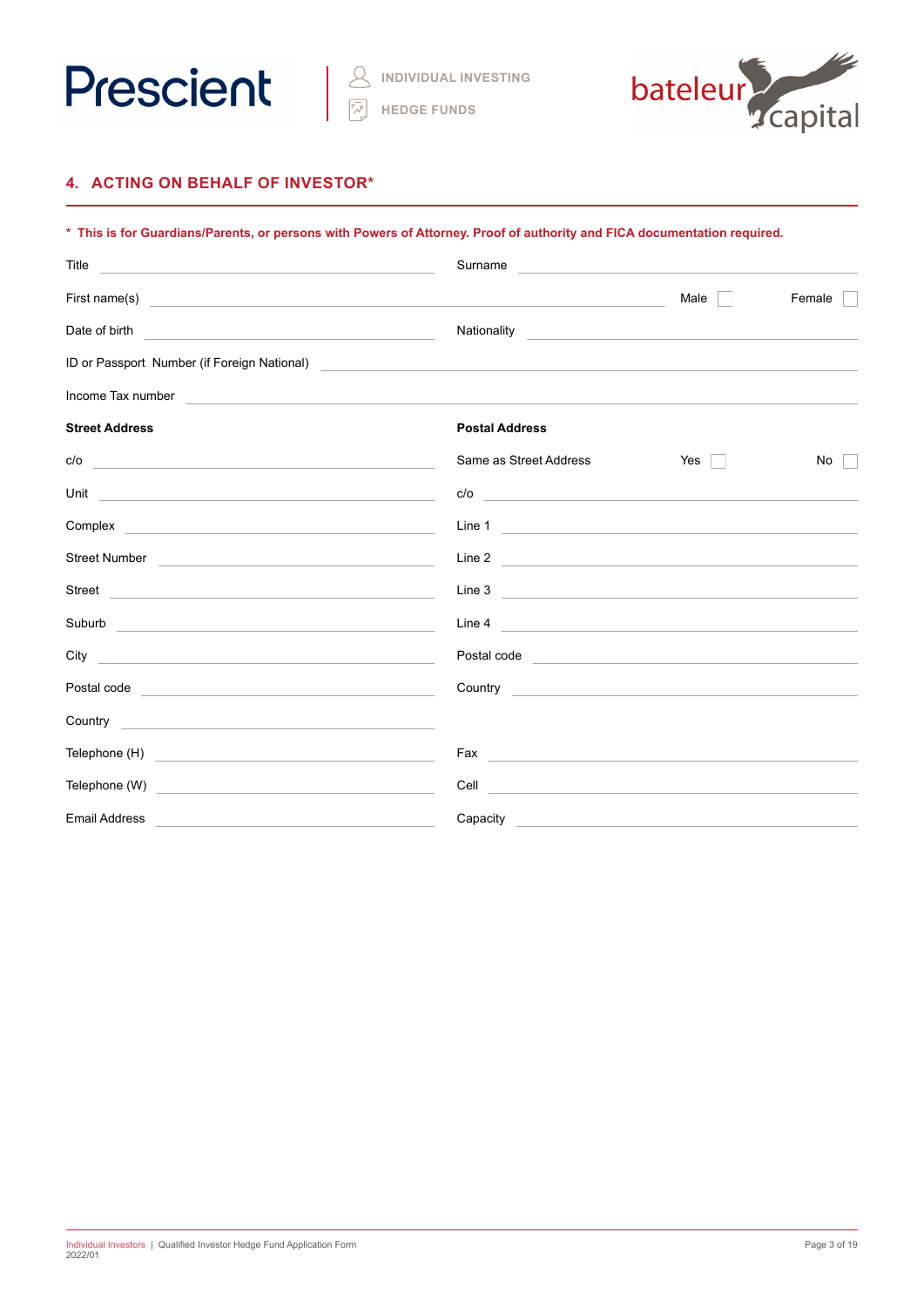



# **5. INVESTMENT OPTION DETAILS**

**Please complete the table below once you have made your selection from the latest Investment Option Brochure.** 

#### **Minimum investment is R 1000 000.00 per Qualified Investor Hedge Fund**

I hereby apply to purchase units in the selected portfolios subject to the conditions of the relevant Supplemental Deed at the ruling fund prices.

- The Manager does not charge an initial fee.
- The service charge is the fee charged by the Manager for managing and administering the fund
- Fees exclude VAT.

| <b>Qualified Investor Hedge Fund</b>                             | Daily or<br>monthly<br>dealing fund | <b>Service</b><br>Charge (%)                            | <b>Investment Amount</b><br>(R) | <b>Debit Order</b><br>(R) | <b>Re-invest</b><br>distributions?*<br>'Yes' | 'No' |
|------------------------------------------------------------------|-------------------------------------|---------------------------------------------------------|---------------------------------|---------------------------|----------------------------------------------|------|
| <b>Bateleur Market Neutral Prescient</b><br>QI Hedge Fund        |                                     | $1.5%$ and<br>20% plus VAT<br>above STeFI               | R                               | R                         |                                              |      |
| <b>Bateleur Special Opportunities Prescient</b><br>QI Hedge Fund |                                     | 1% and 20%<br>plus VAT<br>above CPI<br>inflation $+4\%$ | R                               | R                         |                                              |      |
|                                                                  |                                     |                                                         | R                               | R                         |                                              |      |
|                                                                  |                                     |                                                         | R                               | R                         |                                              |      |

\* If you selected to have your distributions paid out, they will be paid into the bank account specified. If your distribution is below R1 000 or no selection is made, your distribution will automatically be re-invested.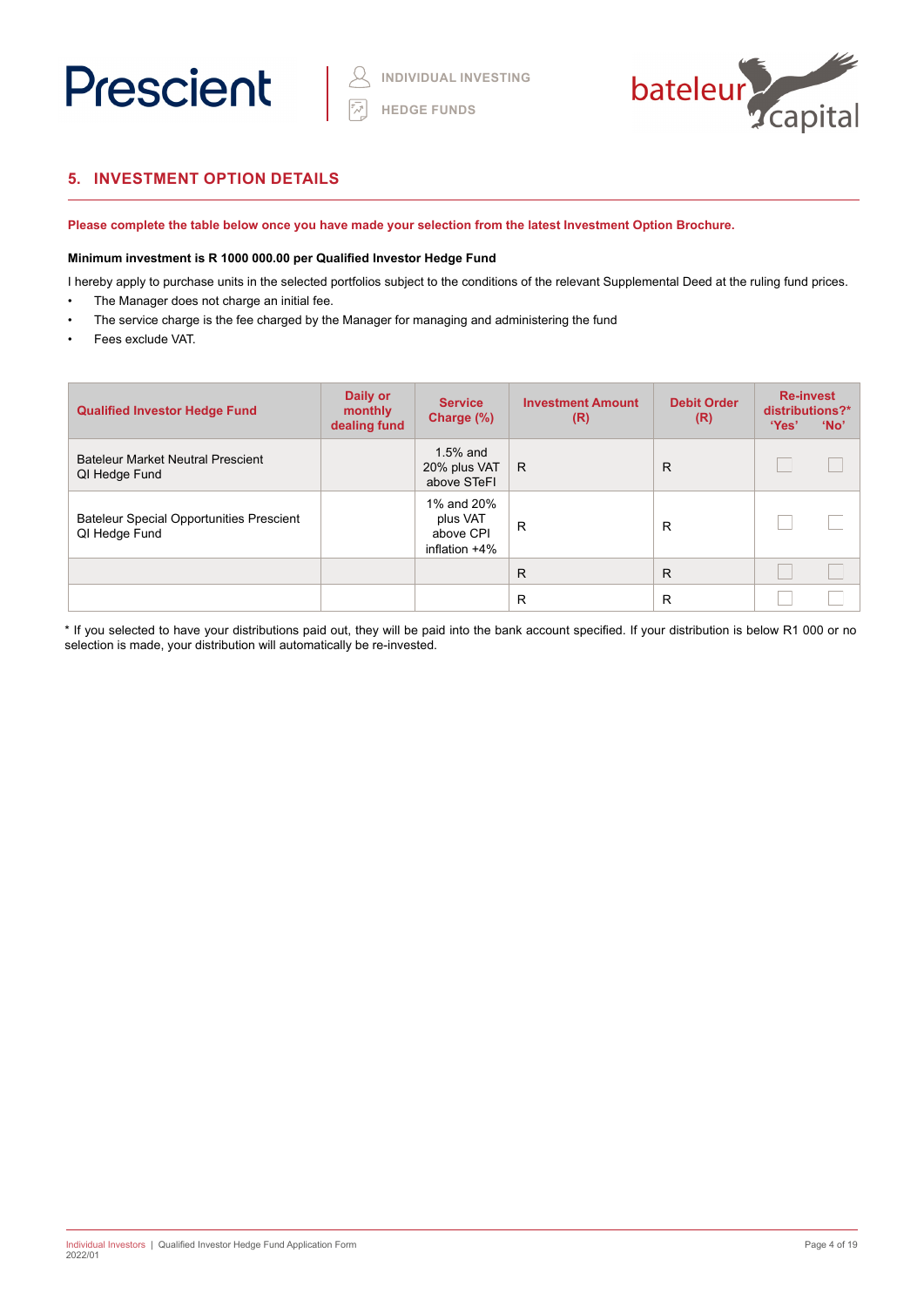



# **6. SPECIAL FEE INSTRUCTIONS**

**In the event that a special fee arrangement has been entered into with us, please indicate such arrangement below.**

| <b>Qualified Investor Hedge Fund</b> | <b>Fee Class</b> | <b>Agreed with</b> |
|--------------------------------------|------------------|--------------------|
|                                      |                  |                    |
|                                      |                  |                    |

# **7. REGULAR WITHDRAWALS**

**Please only complete this section if you would like to receive a regular withdrawal from your investment. Your regular withdrawal payment will be processed at the end of the calendar month and will be paid within 5 business days thereafter. You cannot select to receive a regular withdrawal from a Rand denominated offshore portfolio.**

| Payment frequency                    | Monthly | Quarterly | Biannually                       | Annually |  |
|--------------------------------------|---------|-----------|----------------------------------|----------|--|
| <b>Qualified Investor Hedge Fund</b> |         |           | <b>Regular Withdrawal Amount</b> |          |  |
|                                      | R       |           |                                  |          |  |
|                                      | R       |           |                                  |          |  |
| <b>Total</b>                         | R       |           |                                  |          |  |

# **8. BANKING DETAILS OF INVESTOR**

| <b>Name of Account Holder</b> |  |
|-------------------------------|--|
| <b>Bank</b>                   |  |
| <b>Branch Name</b>            |  |
| <b>Branch Code</b>            |  |
| <b>Account Number</b>         |  |
| <b>Account Type</b>           |  |

- Please provide Prescient with Proof of Bank Account Details
- The account holder must have a South African bank account.
- Debit orders and electronic collections will be deducted from this account.
- The onus is on the investor to inform Prescient of any changes to the bank account details.
- No payments will be made into third party bank accounts or credit cards. (i.e. payments will only be made to the bank account in the name of the registered investor).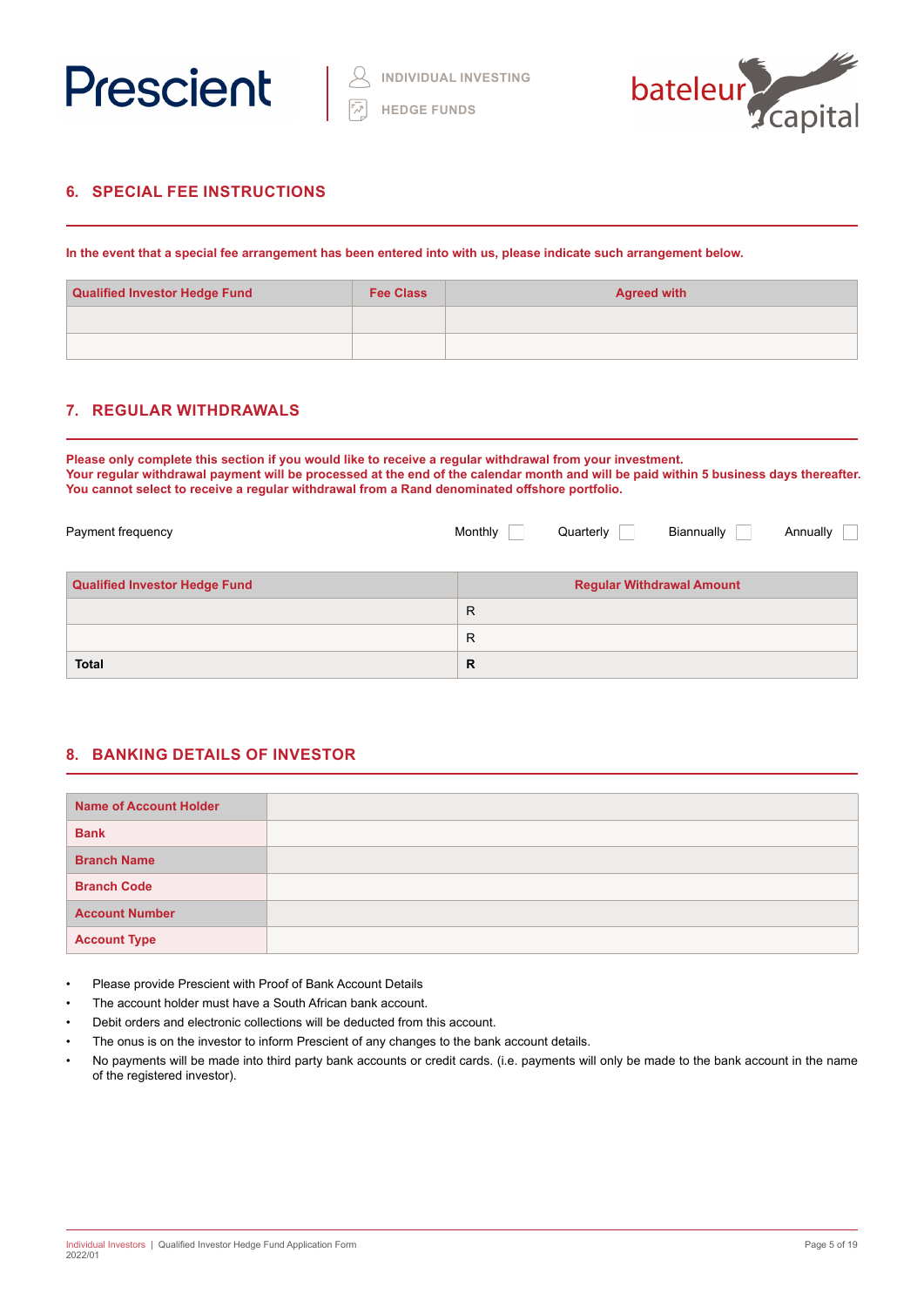



# **9. METHOD OF PAYMENT**

**LUMP SUM**  $\Box$ 

**Once your account has been opened, you will receive notification and payment instructions**

#### **ELECTRONIC COLLECTION / DEBIT ORDER**

I hereby authorise the Manager to deduct the stated amount for the investment from the bank account above. I/we agree to pay bank charges and costs incurred by this electronic collection or debit order. Any debit order amendment must be received in writing by the Manager prior to the 7<sup>th</sup> day of the month in order for it to be acted upon in the following month.

| Electronic Collection | Funds are deducted from the investor's bank account on the receipt of this application form and all supporting<br>documentation. Electronic collection by the Manager is restricted to a maximum of R1 000 000.00 per debit.<br>Where a higher amount than this is requested, multiple debits will be processed daily. |  |  |  |  |  |
|-----------------------|------------------------------------------------------------------------------------------------------------------------------------------------------------------------------------------------------------------------------------------------------------------------------------------------------------------------|--|--|--|--|--|
|                       | Commencement date                                                                                                                                                                                                                                                                                                      |  |  |  |  |  |
| Regular Debit Order   | Funds are deducted from the investor's bank account on the 1 <sup>st</sup> working day of each month.                                                                                                                                                                                                                  |  |  |  |  |  |
|                       | $\%$<br>Commencement month/year<br><b>Annual Escalation</b>                                                                                                                                                                                                                                                            |  |  |  |  |  |

**Please note: Funds invested via electronic collection or debit order may not be redeemed until after 40 days from the date on which such funds were invested into units on your behalf.**

**BANKING DETAILS FOR DEBIT ORDER DEDUCTION/ELECTRONIC COLLECTION (IF DIFFERENT FROM INVESTOR'S BANK DETAILS):**

| Name of Account Holder |  |
|------------------------|--|
| <b>Bank</b>            |  |
| <b>Branch Name</b>     |  |
| <b>Branch Code</b>     |  |
| <b>Account Number</b>  |  |
| <b>Account Type</b>    |  |

**Please note: Proof of ID required for account holder** 

Signature of Account Holder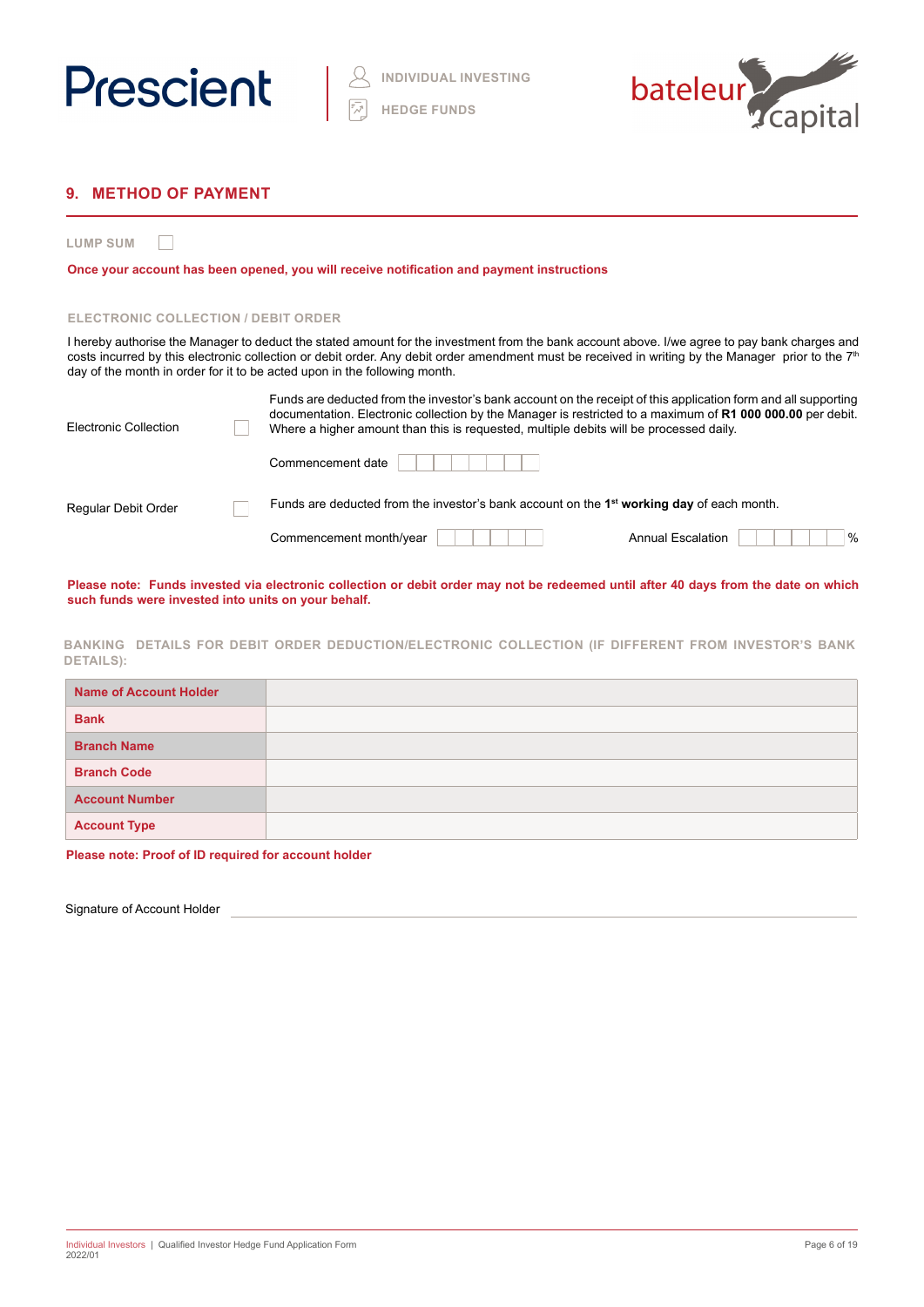



# **10. FINANCIAL ADVISOR DETAILS (IF APPLICABLE)**

|                                           |      | Complete this section if you have an independent Financial Advisor                                                                                                                                         |                           |
|-------------------------------------------|------|------------------------------------------------------------------------------------------------------------------------------------------------------------------------------------------------------------|---------------------------|
| Name of Financial Advisor                 |      |                                                                                                                                                                                                            |                           |
| Name of Financial Services Provider (FSP) |      |                                                                                                                                                                                                            | <b>FSP License Number</b> |
| Contact Tel No                            |      | Email                                                                                                                                                                                                      |                           |
|                                           |      | WHAT FEES MUST BE PAID TO YOUR FINANCIAL ADVISOR FOR THIS INVESTMENT?                                                                                                                                      |                           |
| otherwise specified:                      |      | I agree to pay the following negotiated fees on this investment and all future investments and associated transactions until                                                                               |                           |
| Initial Fee                               | $\%$ | (You may negotiate an initial financial advisor fee, to be paid to your financial advisor before your first<br>contribution is invested. If it is agreed that no initial fee is payable, please insert 0%) |                           |
| Annual Fee                                | %    | (You may negotiate an annual financial advisor fee to be paid to your financial advisor. Units will need to be<br>cancelled to pay your advisor this fee. If no annual fee is payable, please insert 0%)   |                           |

#### **AUTHORISATION**

You may authorise the Financial Service Provider (FSP) to submit instructions for this investment on your behalf. If the FSP holds a 'Category II' licence with the Financial Sector Conduct Authority (FSCA), it is licensed to exercise discretion and submit instructions on your behalf. To do this for all your investments the FSP will need a mandate (instruction) from you. Have you entered into a mandate with this FSP to exercise discretion and submit instructions on your behalf?

| Yes |  | $\overline{\mathsf{No}}$ |  |  |
|-----|--|--------------------------|--|--|
|-----|--|--------------------------|--|--|

#### **Please note: A copy of the signed mandate must accompany this application form.**

#### **INVESTOR DECLARATION FOR CLIENTS WITH A FINANCIAL ADVISOR**

- I confirm that the above details are correct.
- I confirm that this financial advisor, as authorised representative of the FSP above, is my appointed financial advisor.
- I confirm that my appointed financial advisor and any other third parties with whom I have an agreement to manage this investment (e.g. a discretionary investment manager) will have access to my investment details.
- I understand and confirm that Prescient may redeem units in order to pay the agreed financial advisor fees. I understand that this authority may be withdrawn by me by written instruction to Prescient. I understand and agree that all instructions submitted by myself or my financial advisor will be governed by the relevant and latest Terms and Conditions in force as at the date of instruction submitted.
- I acknowledge and agree that Prescient will not be held liable for acting on any instructions submitted by myself or my financial advisor and I indemnify Prescient from all direct or indirect claims (including claims for consequential damages in this regard).
- I have read and agree to the Authorisation and Declaration.

Signature of Investor Date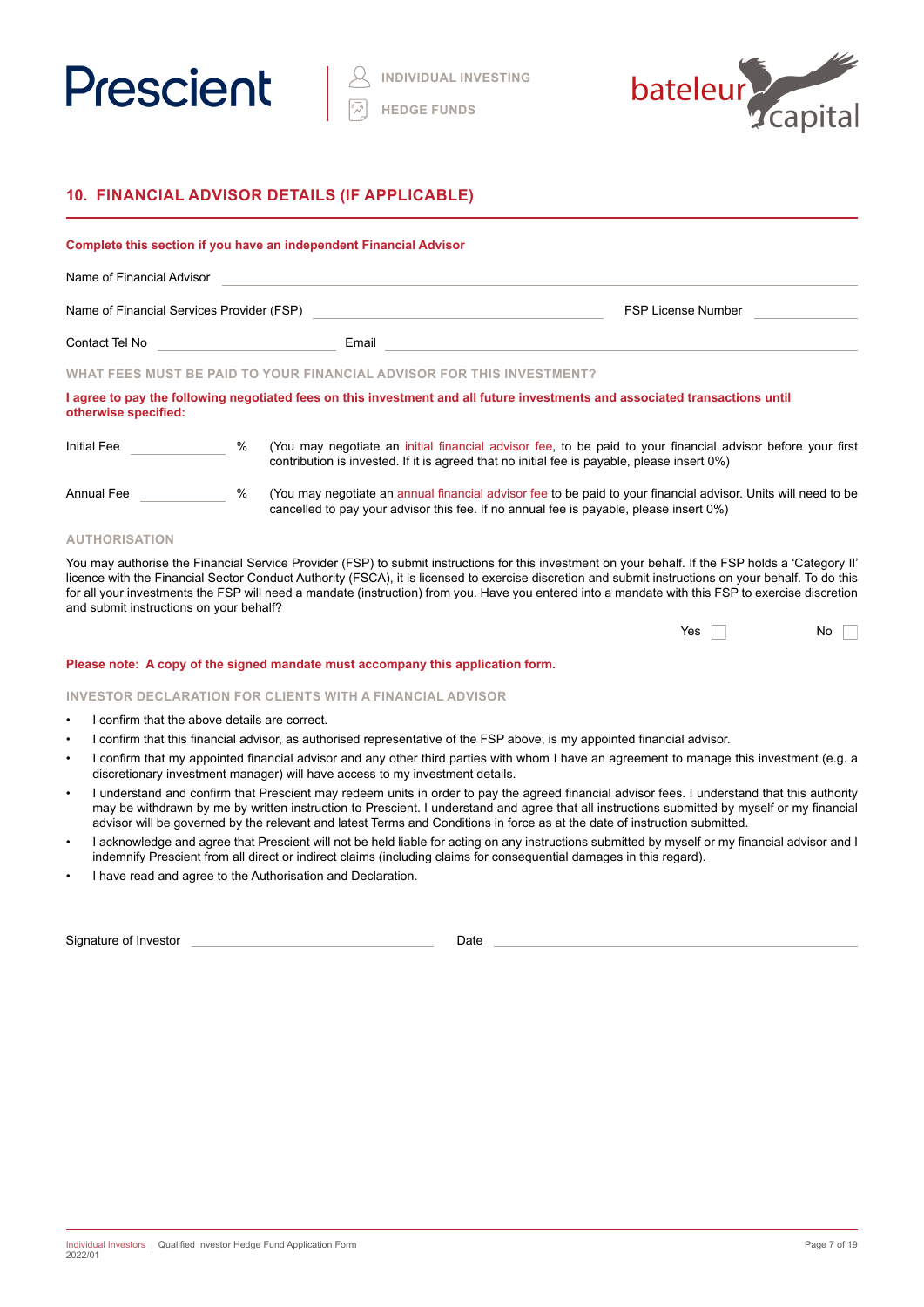



# **11. FINANCIAL ADVISOR DETAILS (IF APPLICABLE)**

#### **Section to be completed by Financial Advisor.**

| I am a new Advisor | New Advisors need to complete a Prescient Advisor Agreement. |  |
|--------------------|--------------------------------------------------------------|--|
|--------------------|--------------------------------------------------------------|--|

Existing Prescient Advisor code (Entity ID):

Email address for correspondence:

#### **I, the appointed Financial Advisor for this investment application declare that:**

- 1. I am licensed to render services in respect of this product.
- 2. I have made the disclosures required in terms of the Financial Advisory and Intermediary Services Act 37 of 2002 (FAIS) and subordinate legislation thereto, to the investor/s.
- 3. I have established and verified the identity of the investor/s (and persons acting on behalf of the investor) in accordance with the Financial Intelligence Centre Act 38 of 2001 (FICA) and the regulations thereto, and I will keep records of such identification and verification according to the provisions of FICA.
- 4. I am not aware of any activities in which the investor is involved which may lead us to suspect or reasonably suspect that the investor is or may be involved in any unlawful activities or money laundering. Should we subsequently become aware of suspicions of this nature, we shall immediately inform Prescient.
- 5. I have explained all fees that relate to this investment to the investor/s and I understand and accept that the investor/s may withdraw his / her authority for payment to me in writing and inform Prescient and me.
- 6. My personal information may be used by Prescient in the normal course of business to provide the products and services and Prescient may retain any information for purposes of investment transactions, processing and administration and to communicate directly with me. Personal information will not be given or sold to any third parties. Prescient will disclose or report personal information if and when required to do so by law or any regulatory authority, and to our employees, or agents who require such information to carry out their duties.

Signature of Financial Advisor **Date Date** Date **Date Date** 

# **12. DIVIDENDS TAX**

Where applicable, Prescient must withhold and pay dividends tax over to the South African Revenue Service on your behalf. Prescient will deduct this tax before it pays any dividends or re-invests these into your investment account. If you are a South African resident for tax purposes, the default dividends tax rate of 20% applies. If you are not a South African resident you may be exempt from paying dividends tax or qualify for a reduced dividends tax rate. If you believe an exemption or reduced rate is applicable to you, please request the form Dividends Tax: Declaration and Undertaking for completion.

# **13. INTEREST WITHHOLDING TAX**

If you are not a South African resident for tax purposes you may be required to pay Interest Withholding Tax (IWT) on the interest income earned on your investment. A default IWT rate of 15% will apply except if a reduced IWT rate is applicable in terms of any Double Taxation Agreement (DTA) in place between South Africa and your country of residence. By selecting a country of residence other than South Africa for tax purposes, you declare that you are not a South African resident and that the reduced IWT rate in the relevant DTA applies to your investment.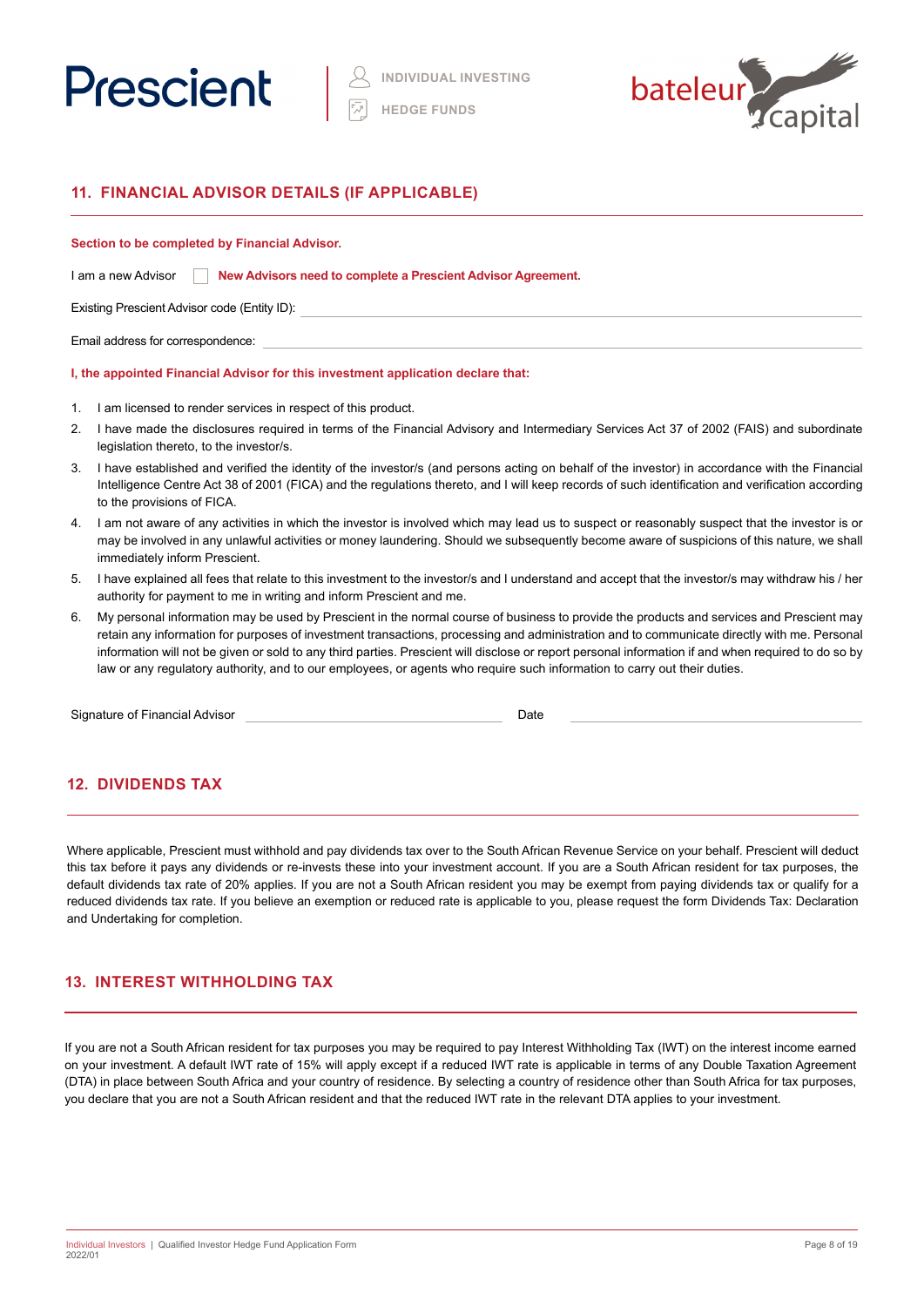

# **Compulsory Foreign Tax Declaration and Self-Certification**

**Instructions for completion:**

- 1. This Declaration must be completed by all investors.
- 2. The following information is required to ensure correct reporting and/or withholding taxes as required by International tax authorities in terms of the Foreign Account Tax Compliance Act (FATCA) and the Organization for Economic Cooperation and Development (OECD) Common Reporting Standards (CRS).
- 3. If any of the information below about the Investor's tax residence or FATCA/CRS classification changes in the future, please ensure that we are advised of these changes promptly.
- 4. If you have any questions about how to complete this form, please contact your tax advisor and/or visit https://www.irs.gov/businesses/ corporations/fatca-faqs

# **SECTION 1: TAX RESIDENCY**

Tax residency refers to the country in which you are a resident for tax purposes - the country in which you are registered to pay tax on income. Please indicate in which country(ies) you are a resident for tax purposed (including South Africa).

| Country of tax residence: | Tax reference number/TIN |
|---------------------------|--------------------------|
| Country of tax residence: | Tax reference number/TIN |
| Country of tax residence: | Tax reference number/TIN |

If you do not have a TIN, please select one of the following:

I am not required to be registered for tax (even though income tax is levied by the jurisdiction)

No TIN is issued by the jurisdiction (because income tax is not levied by the jurisdiction)

The TIN is not required to be reported by such jurisdiction under local law

# **SECTION 3: DECLARATIONS AND UNDERTAKINGS**

I declare (as an authorised signatory if applicable) that the information provided in this form is, to the best of my/our knowledge and belief, accurate and complete.

I undertake to advise the recipient promptly and provide and updated Self-Certification where any change in circumstance occurs which causes any of the information contained in this form to be incorrect.

Authorised Signature(s) and the state of the state of the state of the state of the Date of the Date of the Date

Capacity in which declaration is made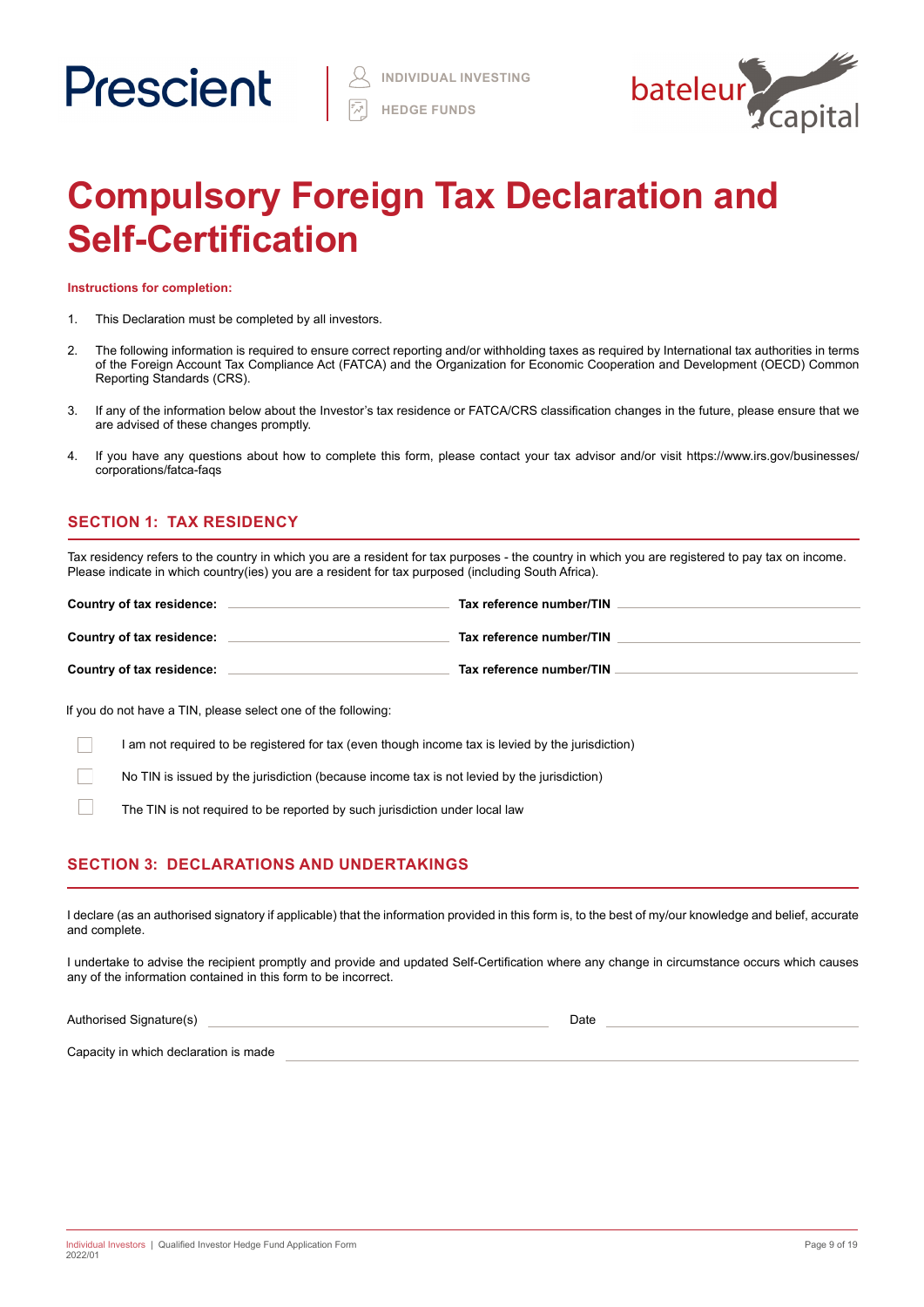



# **AUTHORISATION AND DECLARATION**

- 1. I have read and fully understood all the pages of this application form and agree to the Terms and Conditions of this investment into the Qualified Investor Hedge Fund Option(s) and I understand that this application and any further documents, read with the Supplemental Deed, constitutes the entire agreement between the Prescient Management Company (RF) (Pty) Ltd ("the Manager") and me.
- 2. I warrant that the information contained herein is true and correct and that where this application is signed in a representative capacity, I have the necessary authority to do so and that this transaction is within my power.
- 3. I am aware of the charges and fees, the total expense ratio, investment objectives, risk factors and income distributions applicable to my investment as set out in this form and in other documentation provided to me.
- 4. I authorise the Manager to deduct any debit orders, electronic collections, any applicable taxes and to pay all fees. If the additional annual advisor fees are insufficient to pay the Financial Advisor (FSP) from one portfolio, the Manager will sell units proportionately from the portfolios and pay the amounts to the advisor monthly. Permissible deductions from the portfolio include service charges, performance fees, bank charges, trustee/custodian, audit fees, securities transfer tax and brokerage.
- 5. I acknowledge that the responsibility in ensuring my instruction has been received and actioned by the Manager lies with me.
- 6. I acknowledge that the Manager will not be liable for any damages or loss of whatsoever nature arising out of the Manager's failure to action my instruction due to any occurrences beyond the control of the Manager, nor will the Manager be liable for any loss incurred due to incorrect information being supplied by myself or by my advisor or agent sending completed documentation to the incorrect mailbox.
- 7. I acknowledge the transaction cut off times set out herein and agree to comply with such cut off times.
- 8. I acknowledge the inherent risk associated with the selected Qualified Investor Hedge Fund(s) and that there are no performance guarantees. I have received, read and understand the Hedge Fund Risk Disclosure Statement appended to this application form.
- 9. I understand and agree that no part of the services provided by the Manager constitutes a solicitation, recommendation, guidance or proposal, nor does it constitute financial, tax, legal, investment or other advice. I warrant to the Manager that I am acting for my own account, I have made my own independent decisions to enter into the investment and as to whether the investment is appropriate or proper for me, based upon my own judgment and upon advice from such advisors as I may deem necessary. I warrant that I am not relying on any communication from the Manager, whether written, oral or implied as investment advice or as a recommendation to enter into the investment; it being understood that information and explanations relating to the terms and conditions of an investment shall not be considered investment advice or a recommendation to enter into the investment. I warrant that I have not received from the Manager any assurance or guarantee as to the expected results of the investment.
- 10. I understand that the Manager will accept instructions from my FSP only if duly appointed and authorised in writing by me. The Manager will not be held liable for any losses that may result from unauthorised instructions given to the Manager by my FSP.
- 11. I hereby authorise the Manager to furnish written reports to my duly appointed FSP, if applicable.
- 12. If I have appointed an FSP I authorise the payment of the negotiated fees to be paid to my FSP from my portfolios. This authority to pay fees may be withdrawn by written notice to the Manager.
- 13. I authorise the Manager to accept and act upon instructions by e-mail and hereby waive any claim that I have against the Manager and indemnify the Manager against any loss incurred as a result of the Manager receiving and acting on such communication or instruction.
- 14. SARS requires the Manager to pay over dividend tax on your behalf where applicable. The Manager will deduct this tax before it pays any dividends or re-invests these into your investment account. Unless the Manager receives information from you indicating otherwise, accounts held by South African trusts, companies and partnerships will attract the default Dividend Tax (DT).
- 15. Any personal information may be used by the Manager in the normal course of business to provide the products and services and the Manager may retain and share any information for purposes of investment transactions, processing and administration and to communicate directly with me. Personal information will not be given or sold to any third parties. The Manager will disclose or report personal information if and when required to do so by law or any regulatory authority, and to the Manager's employees (if relevant), or agents who require such information to carry out their duties. I/we consent to the processing of my/our personal information/data and the disclosure of my/ our personal information/data to any tax authority and/or as may be required to comply with FATCA and the Common Reporting Standard (CRS) as explained in the Terms and Conditions and the Compulsory Foreign Tax Declaration and Self-Certification attached hereto. I consent to the Manager making enquiries of whatsoever nature for the purpose of verifying the information disclosed in this application and I expressly consent to the Manager obtaining any other information concerning me from any source whatsoever to enable the Manager to process this application.
- 16. I confirm that I have received, noted and understood the following information:
	- a. the Minimum Disclosure Document
	- b. investment objectives and risk factors
	- c. the calculation of the Net Asset Value (NAV), dealing prices and distribution of income accruals
	- d. any additional information necessary to enable the investor to make an informed decision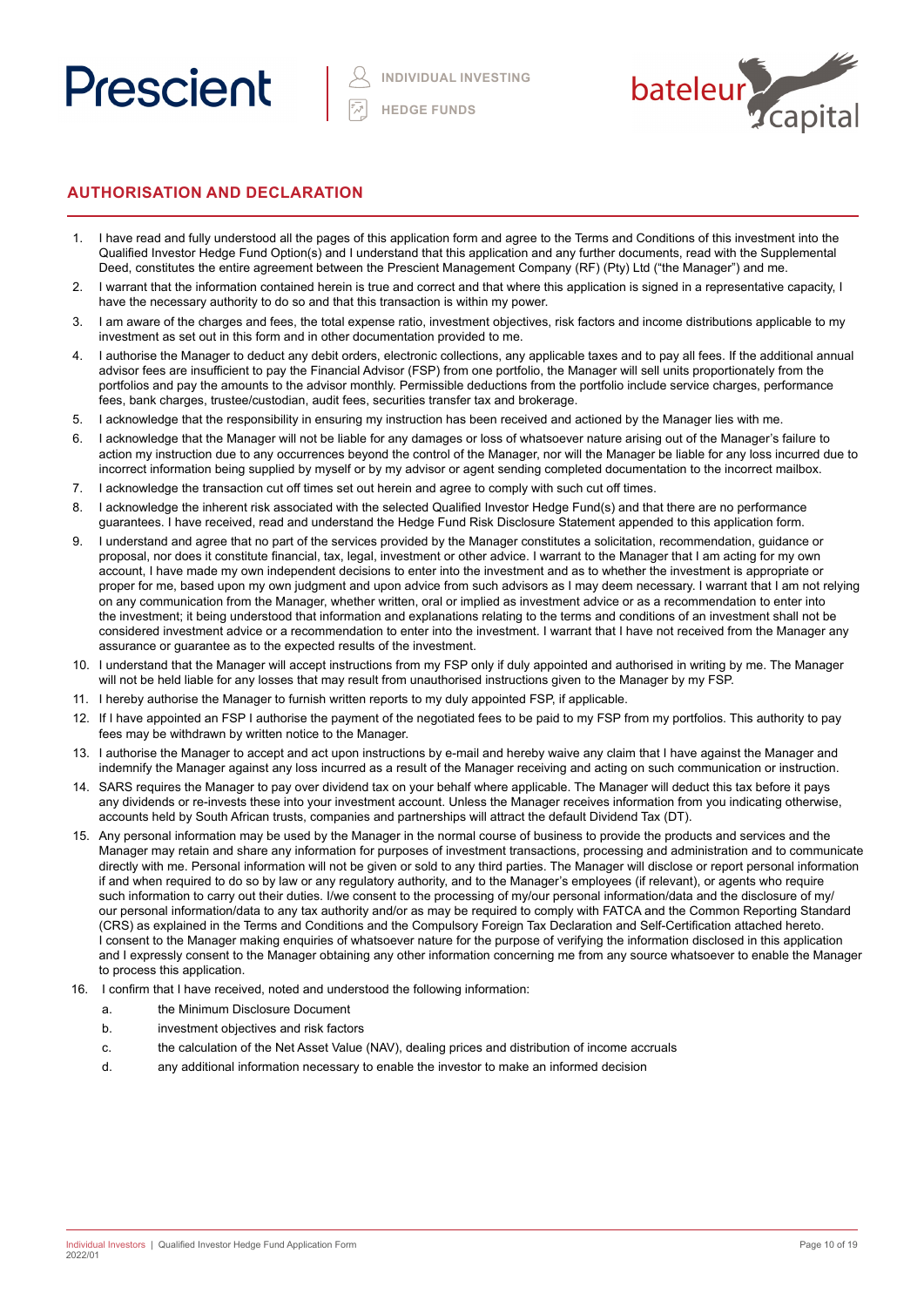



|                                                                                                                                                                                                                                                                                                                                                                                                                                          | 17. I consider myself to be, or to be associated with a Domestic Prominent Influential Person or a Foreign Prominent Public Official.                                                                                                |                                                                                                                                                                                                                                |
|------------------------------------------------------------------------------------------------------------------------------------------------------------------------------------------------------------------------------------------------------------------------------------------------------------------------------------------------------------------------------------------------------------------------------------------|--------------------------------------------------------------------------------------------------------------------------------------------------------------------------------------------------------------------------------------|--------------------------------------------------------------------------------------------------------------------------------------------------------------------------------------------------------------------------------|
|                                                                                                                                                                                                                                                                                                                                                                                                                                          | Yes<br>No                                                                                                                                                                                                                            |                                                                                                                                                                                                                                |
|                                                                                                                                                                                                                                                                                                                                                                                                                                          | If Yes, please provide details:.                                                                                                                                                                                                     |                                                                                                                                                                                                                                |
|                                                                                                                                                                                                                                                                                                                                                                                                                                          |                                                                                                                                                                                                                                      |                                                                                                                                                                                                                                |
|                                                                                                                                                                                                                                                                                                                                                                                                                                          | Please note: It is the client's responsibility to disclose to Prescient should this status change.                                                                                                                                   |                                                                                                                                                                                                                                |
| 18. I acknowledge that Prescient will retain personal information as permitted or required to do so in terms of Applicable Laws. However, as a<br>general rule, Prescient may retain personal information for the longest period permitted by such Applicable Laws should Prescient foresee<br>a requirement to retain it for a lawful purpose. (for example, for the purposes of complaints handling, legal processes and proceedings.) |                                                                                                                                                                                                                                      |                                                                                                                                                                                                                                |
|                                                                                                                                                                                                                                                                                                                                                                                                                                          | Signed at <u>example and a series of the series of the series of the series of the series of the series of the series of the series of the series of the series of the series of the series of the series of the series of the s</u> | Date experience and the second contract of the second contract of the second contract of the second contract of the second contract of the second contract of the second contract of the second contract of the second contrac |
|                                                                                                                                                                                                                                                                                                                                                                                                                                          |                                                                                                                                                                                                                                      | Capacity Canadian Capacity                                                                                                                                                                                                     |
|                                                                                                                                                                                                                                                                                                                                                                                                                                          |                                                                                                                                                                                                                                      |                                                                                                                                                                                                                                |

# **THANK YOU**

You have completed this application form. Please collate all your required FICA documentation to include in your submission.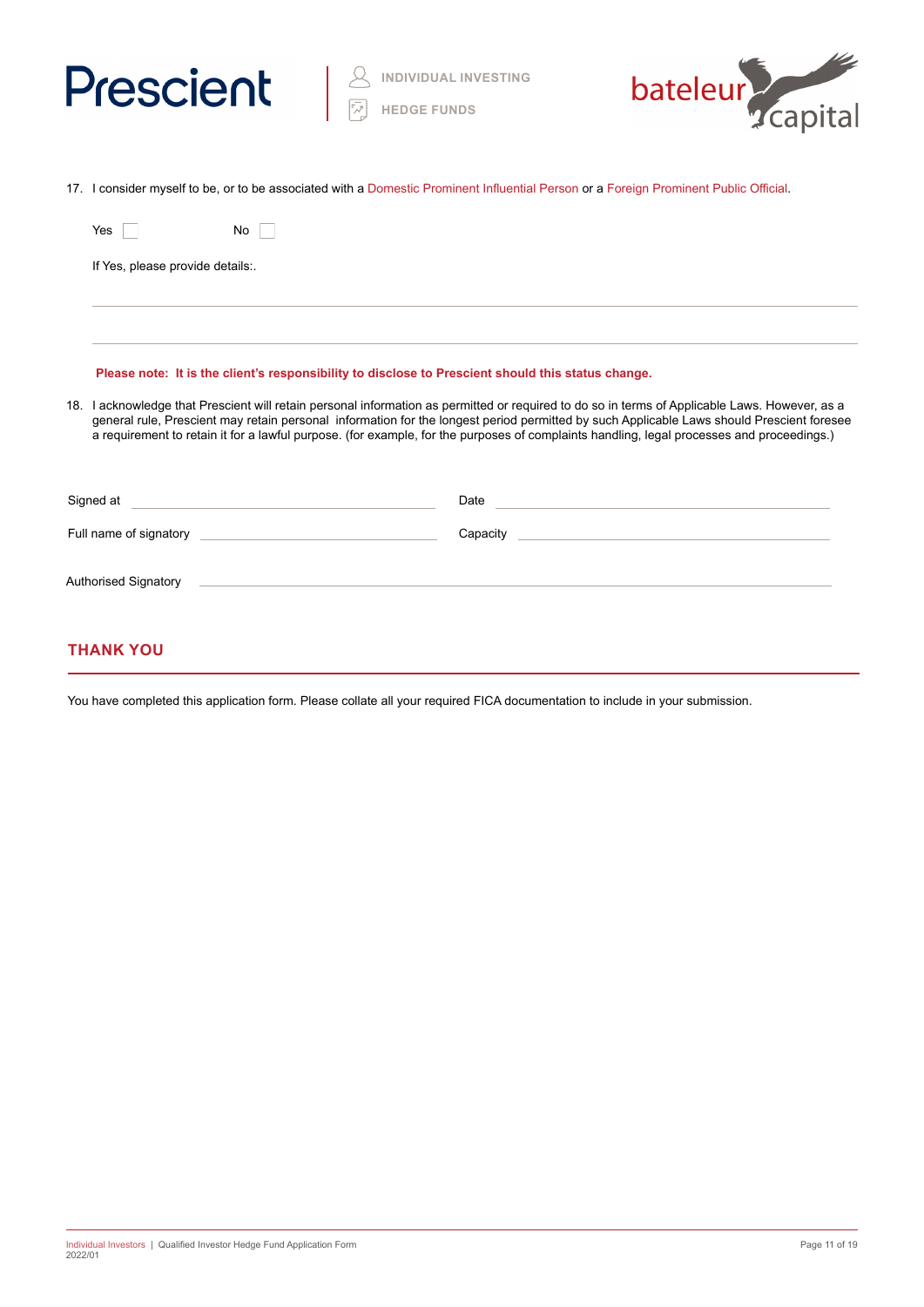



# **FICA REQUIREMENTS**

### **In terms of the Financial Intelligence Centre Act, 2001 ("FICA") Prescient requires a copy of each of the following documents:**

An "ID document" means a clear copy of a green, bar coded ID book, both sides of a smart ID card or a passport on which the photo, ID number ,name and surname and nationality of the person is visible.

"Proof of bank account details" is a bank statement that clearly displays the investor's name and bank account number.

"Proof of address/business address" means a document less than 3 months old containing physical address that is a utility bill, bank statement, rates account or tax invoice.

**SOUTH AFRICAN CITIZENS AND RESIDENTS OR FOREIGN NATIONALS (NATURAL PERSON)**

- ID document
- Proof of residential address (less than 3 months old)
- Proof of bank account details (operational requirement)

**THIRD PARTY REPRESENTING ANOTHER INDIVIDUAL/POWER OF ATTORNEY (NATURAL PERSON)**

- ID document
- Proof of authority to act e.g. power of attorney, mandate, resolution or court order.
- Proof of bank account details if different from investors bank account details (operational requirement)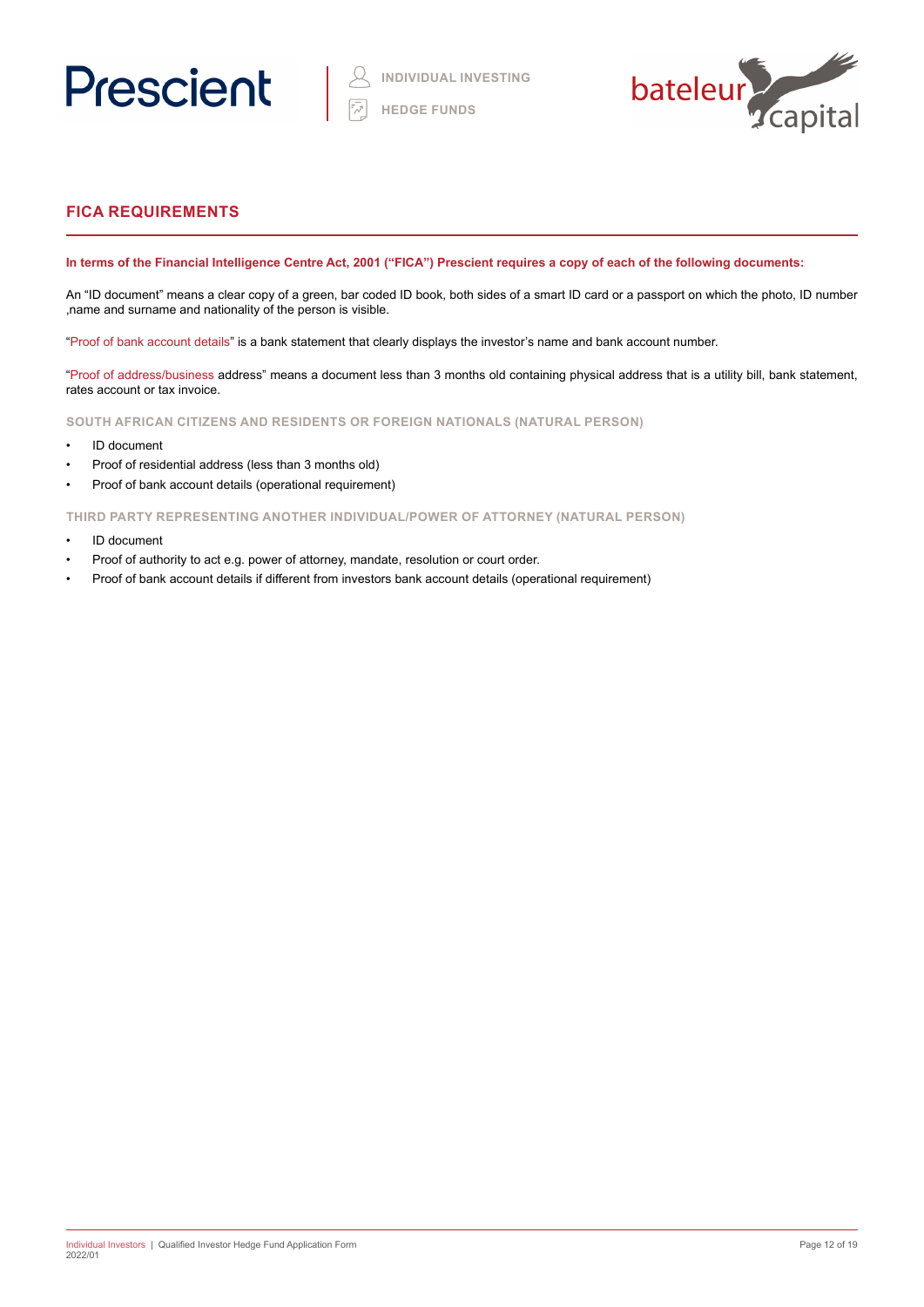



### **CONTACT PRESCIENT MANAGEMENT COMPANY (RF) (PTY) LTD**

| <b>Physical Address</b> | Prescient House, Westlake Business Park, Otto Close, Westlake, 7945 |
|-------------------------|---------------------------------------------------------------------|
| <b>Postal Address</b>   | P.O. Box 31142 Tokai 7966                                           |
| <b>Toll Free</b>        | +27 800 111 899                                                     |
| <b>Reception</b>        | +27 21 700 3600                                                     |
| E-mail                  | hedge@prescient.co.za                                               |
| <b>Website</b>          | www.prescient.co.za                                                 |

## **CONTACT BATELEUR CAPITAL (PTY) LTD**

| <b>Physical Address</b> | Block H, The Terraces, No 1, Steenberg Office Park, 2 Silverwood Close, Westlake, 7945 |
|-------------------------|----------------------------------------------------------------------------------------|
| <b>Postal Address</b>   | Postnet Suite 130, Private Bag, X1005, Claremont, 7735                                 |
| <b>Telephone</b>        | +27 21 681 5060                                                                        |
| <b>Fax</b>              | +27 86 649 1794                                                                        |
| E-mail                  | funds@bateleurcapital.com                                                              |
| Website                 | www.bateleurcapital.com                                                                |

### **COMPLIANCE DEPARTMENT**

| <b>Compliance Officer</b> | Charmaine Tew                                                       |
|---------------------------|---------------------------------------------------------------------|
| <b>Physical Address</b>   | Prescient House, Westlake Business Park, Otto Close, Westlake, 7945 |
| <b>Postal Address</b>     | P.O. Box 31142 Tokai 7966                                           |
| <b>Toll Free</b>          | +27 800 111 899                                                     |
| <b>Reception</b>          | +27 21 700 3600                                                     |
| E-mail                    | compliance@prescient.co.za                                          |
| <b>Website</b>            | www.prescient.co.za                                                 |

### **COMPLAINTS**

Please do not hesitate to contact us if you are not satisfied with this investment or the services received from Prescient. A complaint must be submitted to the Compliance Officer. Prescient will acknowledge the complaint in writing and will inform the investor of the contact details of the persons involved in the resolution thereof. Should you wish to lodge a complaint regarding the services being provided, an email can be sent to **[complaints@prescient.co.za](mailto:complaints%40prescient.co.za?subject=)** or alternatively you can obtain our complaints policy, conflict of interest policy from the compliance department (address above).

Should you have a complaint related to the advice given by your financial advisor, please submit this complaint directly to your financial advisor. If an investor is still not satisfied with the response from the Financial Advisor, he/she has the right to address his/her complaint in writing to the Ombud for Financial Services Providers at the address below. The Ombud is legally empowered to investigate and adjudicate complaints in a procedurally fair, economical and expeditious manner.

| <b>Postal Address</b> | P.O. Box 74571 Lynnwood Ridge 0040 |
|-----------------------|------------------------------------|
| <b>Telephone</b>      | +27 12 470 9080                    |
| Fax                   | +27 12 348 3447                    |
| E-mail                | info@faisombud.co.za               |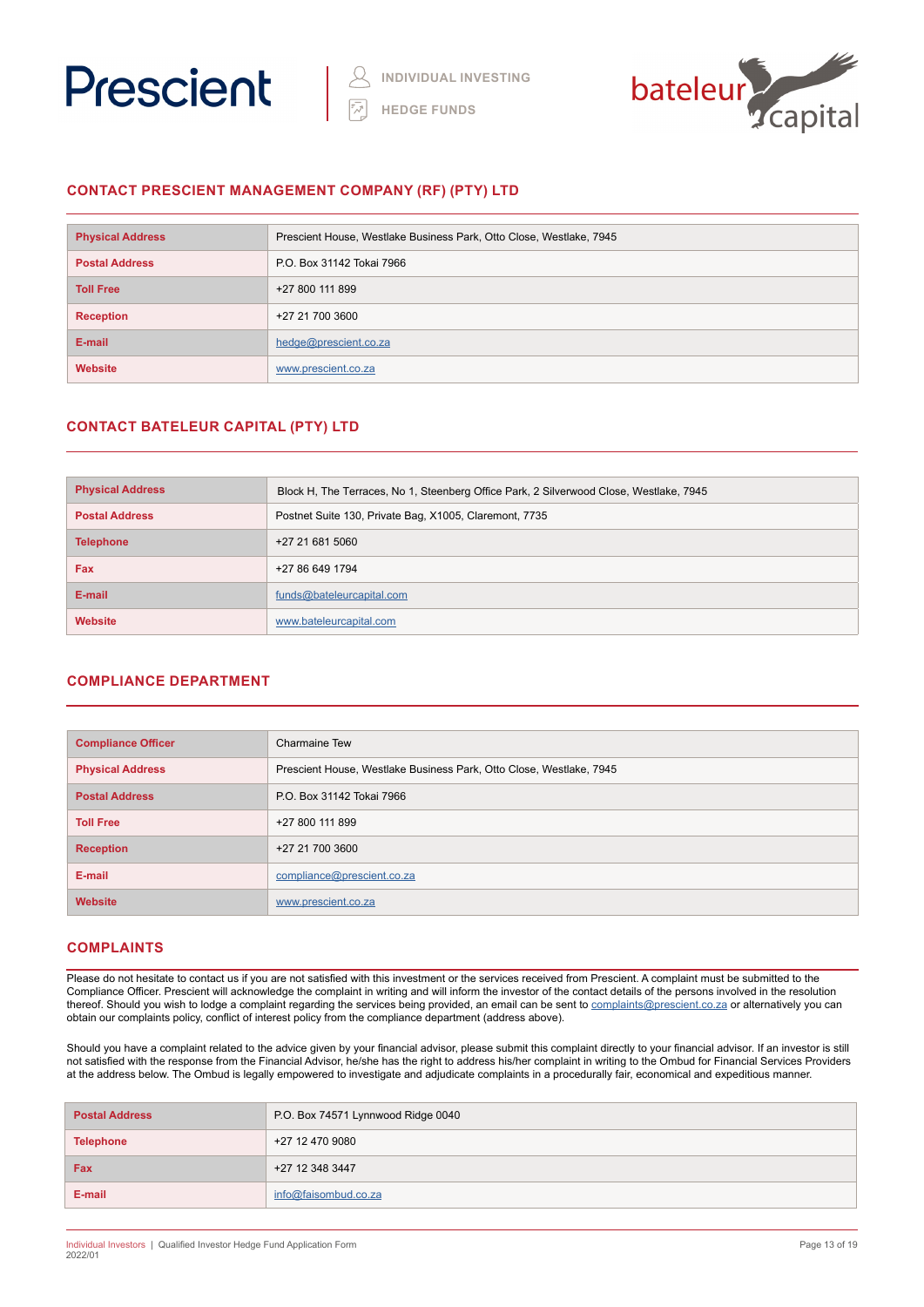# Prescient



# **Hedge Fund Risk Disclosure**

This annexure forms part of and should be read together with the application form to which it is attached. This disclosure should not be seen as exhaustive and investors are encouraged to take independent advice before investing in any hedge fund ("Fund").

### **GENERAL**

The risks described herein should not be considered to be an exhaustive list of the risks which potential investors should consider before investing in a Fund. Potential investors should be aware that an investment in an underlying portfolio may be exposed to other risks of an exceptional nature from time to time. Investment carries with it a degree of risk. Different risks may apply to different Funds and/or Classes. Details of specific risks attaching to a particular Fund or Class which are additional to those described in this section will be disclosed in the relevant Supplemental Deed. Prospective investors are advised that the value of shares and the income from them may go down as well as up and, accordingly, an investor may not get back the full amount invested and an investment should only be made by persons who can sustain a loss on their investment. Past performance of the Fund should not be relied upon as an indicator of future performance. The difference at any one time between the sale price (to which may be added a sales charge or commission) and the redemption price of shares (from which may be deducted a redemption fee) means an investment should be viewed as medium to long term. The attention of potential investors is drawn to the taxation risks associated with the investment. The securities and instruments in which the Funds invest are subject to normal market fluctuations and other risks inherent in investing in such investments and there can be no assurance that any appreciation in value will occur.

Potential investors should consider the following risk factors before investing in a Fund:

- Prospective investors should be aware that the investments of the Fund are subject to normal market fluctuations and other risks inherent in investing in securities. There can be no assurance that any appreciation in value of investments will occur. There is no assurance that the investment objectives of any Fund will actually be achieved. Given the possible differences between the offer and redemption prices, an investor who realises his units in a Fund after a short period may, in addition to the above, not realise the amount originally invested. Therefore, investment in any Fund should be viewed as a medium to long term investment.
- The Net Asset Value of a Fund may vary in value within a short period of time because of variations in value of the underlying assets of such Fund and the income derived therefrom. Investors may not recoup the original amount invested in any Fund.
- Depending on an investor's currency of reference, currency fluctuations may adversely affect the value of an investment in one or more of the Funds.

#### **COMMON STOCKS**

Common stock represents an ownership interest in a company. The value of a company's stock may fall as a result of factors relating directly to that company, such as decisions made by its management or lower demand for the company's products or services. A stock's value may also fall because of factors affecting not just the company, but companies in the same industry or in a number of different industries, such as increases in production costs. From time to time, a Fund may invest a significant portion of its assets in companies in one or more related industries or sectors, which would make the Fund more vulnerable to adverse developments affecting those industries or sectors. The value of a company's stock may also be affected by changes in financial markets that are relatively unrelated to the company or its industry, such as changes in interest rates or currency exchange rates. In addition, a company's stock generally pays dividends only after the company makes required payments to holders of its bonds and other debt. For this reason, the value of the stock will usually react more strongly than bonds and other debt to actual or perceived changes in the company's financial condition or prospects. Stocks of smaller companies may be more vulnerable to adverse developments than those of larger companies.

Funds may borrow securities in order to sell them short, in the hope that the price of the underlying instrument will fall. Where the price of the underlying instrument rises, the investor can be exposed to significant losses, given that the Manager is forced to buy securities (to deliver to the purchaser under the short sale) at high prices.

#### **VALUE STOCKS**

These are stocks of companies that are not expected to experience significant earnings growth, but whose stock is undervalued by the market in the opinion of the investment manager. These companies may have experienced adverse business developments or may be subject to special risks that have caused their stocks to be out of favour. If the investment manager's assessment of a company's prospects is wrong, or if other investors do not come to recognise the value of the company, then the price of the company's stock may fall or may not approach the value anticipated for it.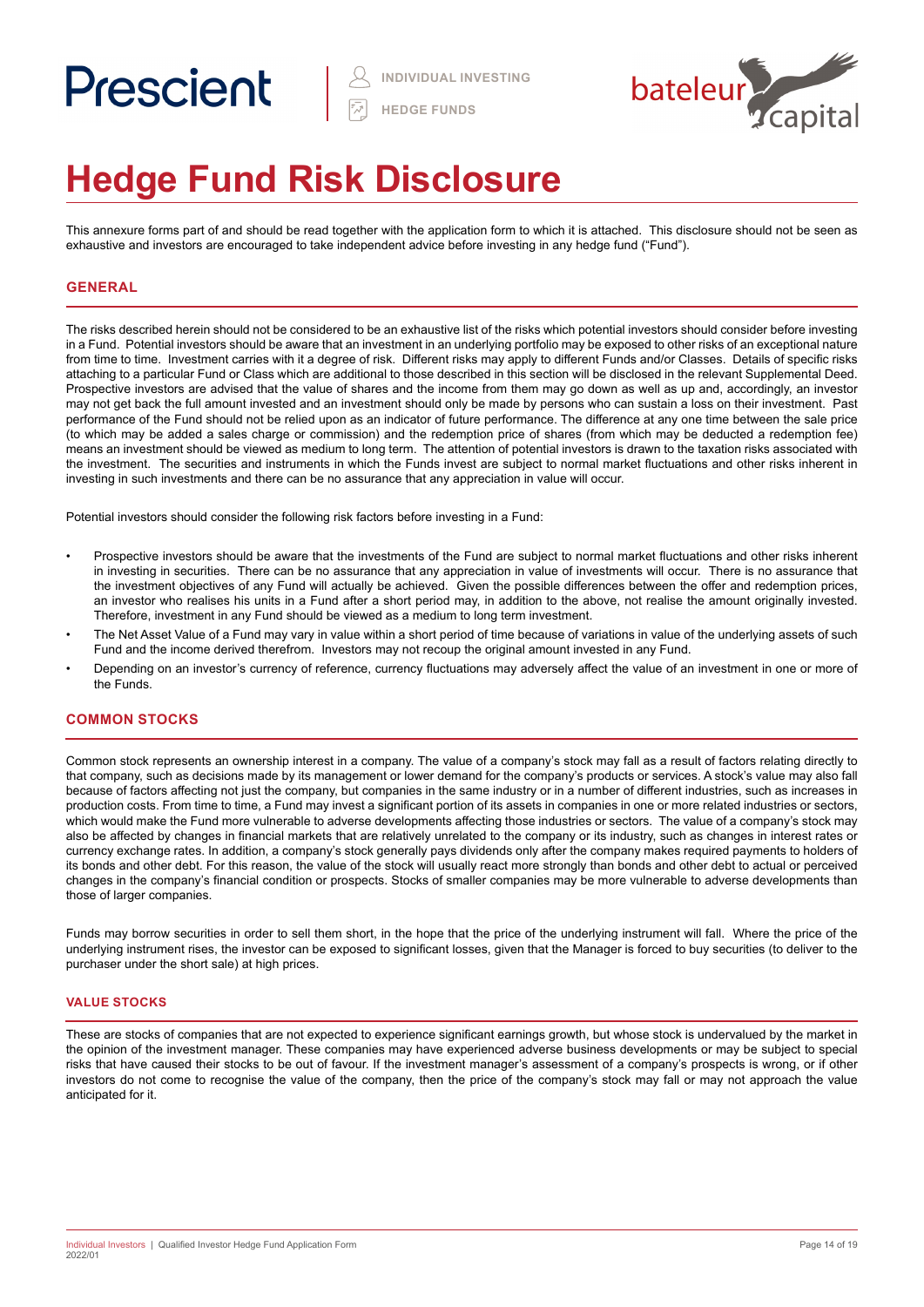# Prescient



#### **GROWTH STOCKS**

Certain Funds may invest in stocks of companies that the investment manager believes are likely to have earnings that will grow faster than other companies. These growth stocks typically trade at higher multiples of current earnings than other stocks. Therefore, the values of growth stocks may be more sensitive to changes in current or expected earnings than the values of other stocks. If the investment manager's assessment of the prospects for the company's earnings growth is wrong, or if its judgement of how other investors will value the company's earnings growth is wrong, then the price of the company's stock may fall or not approach the value anticipated for it. Seeking earnings growth may result in significant investments in certain sectors, such as the technology sector, which may be subject to greater volatility than other sectors of the economy.

#### **LEVERAGE RISK**

Funds may use leverage. This means that the Fund borrows additional funds, or trades on margin, in order to amplify his investment decisions. This means that the volatility of the hedge fund portfolio can be many times that of the underlying investments. The degree to which leverage may be employed in any given hedge fund portfolio will be limited by the mandate the client has with the Fund.

#### **MARKET CAPITALISATION RISK**

The securities of small-to-medium-sized (by market capitalisation) companies, or financial instruments related to such securities, may have a more limited market than the securities of larger companies and may involve greater risks and volatility than investments in larger companies. Accordingly, it may be more difficult to effect sales of such securities at an advantageous time or without a substantial drop in price than securities of a company with a large market capitalisation and broad trading market. In addition, securities of small-to-medium-sized companies may have greater price volatility as they are generally more vulnerable to adverse market factors such as unfavourable economic reports.

#### **MARKET RISK**

The value of a Fund may be affected by the decline of an entire market of an asset class, thus affecting the prices and values of the assets in the Fund. In an equity fund, for instance, this is the risk that the equity market in question will go down and, in a bond fund, the risk that the bond market in question will fall. The higher the volatility of the market in which the Fund invests, the greater the risk. Such markets are subject to greater fluctuations in return. Some of the recognised exchanges in which a Fund may invest may be less well-regulated than those in developed markets and may prove to be illiquid, insufficiently liquid or highly volatile from time to time. This may affect the price at which a Fund may liquidate positions to meet redemption requests or other funding requirements.

#### **SETTLEMENT RISK**

It is possible that settlement via a payment system will not take place as expected because payment or delivery by a counterparty fails to take place or is not in accordance with the initial conditions. This risk exists to the extent that the Fund invests in regions where the financial markets are not yet well developed and includes stock exchanges or markets on which the Fund may trade derivatives which may not be the same as those in more developed markets. This risk is limited, but still present, in regions where the financial markets are well developed.

#### **CUSTODIAN RISK**

It is possible that the assets of a Fund that are held in custody may be lost as a result of insolvency, negligence or fraud on the part of the custodian or any sub-custodian.

#### **CONCENTRATION RISK**

Certain Funds may invest a large proportion of total assets in specific assets or in specific markets. This means that the performance of those assets or markets will have a substantial impact on the value of the Fund's portfolio. The greater the diversification of the Fund's portfolio, the smaller the concentration risk. Concentration risk will also be higher in more specialised markets (e.g., a specific region, sector or theme) than in widely diversified markets (e.g., a worldwide allocation).

#### **PERFORMANCE RISK**

The risk of lower returns in a Fund may vary depending on the choices made by the Manager or any investment manager, as well as the existence or non-existence of, or restrictions upon, any third-party security. The risk depends in part on the market risk and on how active the Manager is in the management of the Fund.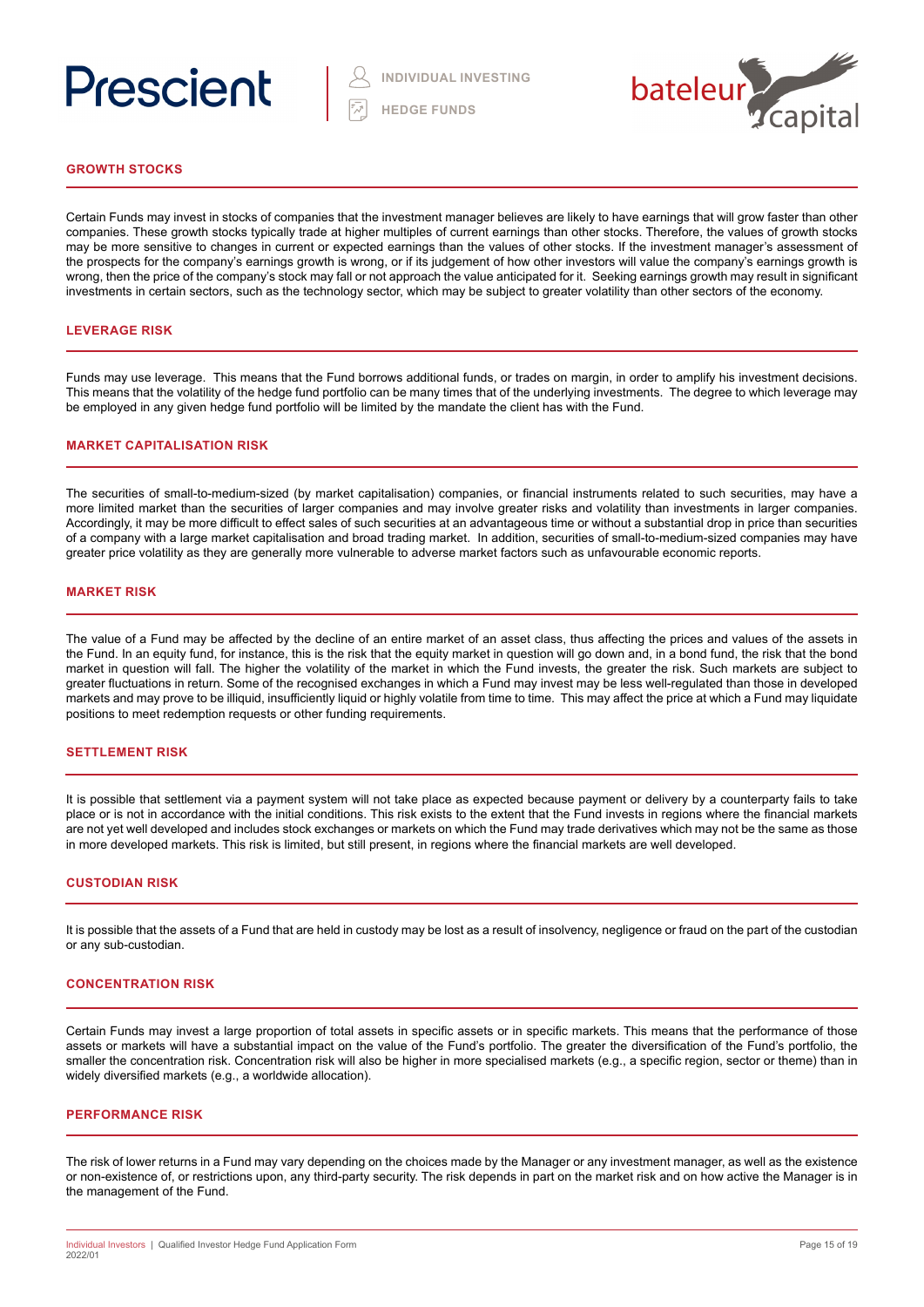# Prescient



#### **CAPITAL RISK**

The capital value of units of a Fund may be affected by various risks to capital, including the potential risk of erosion due to the redemption of units and the distribution of profit in excess of the investment return. This risk can be limited by loss-mitigation, capital-protection or capital-guarantee techniques.

#### **REPATRIATION RISK**

It may not be possible for Funds to repatriate capital, dividends, interest and other income from certain countries, or it may require government consents to do so. Funds could be adversely affected by the introduction of, or delays in, or refusal to grant any such consent for the repatriation of funds or by any official intervention affecting the process of settlement of transactions. Economic or political conditions could lead to the revocation or variation of consent granted prior to investment being made in any particular country or to the imposition of new restrictions. Repatriation risk is higher in the case of Funds or underlying investments subject to restrictive laws or regulations.

#### **INFLATION RISK**

Some Funds may invest in securities whose value can be adversely affected by changes in inflation, for example, bonds with a long term to maturity and a fixed coupon. Although many companies in which a Fund may hold shares may have operated profitably in the past in an inflationary environment, past performance is no assurance of future performance. Inflation may adversely affect any economy and the value of companies' shares.

#### **INTEREST RATE RISK**

The values of bonds and other debt securities usually rise and fall in response to changes in interest rates. Declining interest rates generally raise the value of existing debt instruments, and rising interest rates generally lower the value of existing debt instruments. Changes in a debt instrument's value usually will not affect the amount of income the Fund receives from it, but will affect the value of the Fund's units. Interest rate risk is generally greater for investments with longer maturities.

Some investments give the issuer the option to "call" or redeem, these investments before their maturity date. If an issuer "calls" its investment during a time of declining interest rates, the investment manager might have to reinvest the proceeds in an investment offering a lower yield, and therefore might not benefit from any increase in value as a result of declining interest rates.

"Premium" investments offer interest rates higher than prevailing market rates. However, they involve a greater risk of loss, because their values tend to decline over time.

#### **LIQUIDITY RISK**

Not all securities or instruments (including derivatives and sub-investment grade bonds) invested in by the Funds will be listed or rated and consequently liquidity may be low. Moreover, the accumulation and disposal of holdings in some investments may be time consuming and may need to be conducted at unfavourable prices. The Funds may also encounter difficulties in disposing of assets at their fair price due to adverse market conditions leading to limited liquidity.

#### **REDEMPTION RISK**

Large redemptions of units in a Fund might result in the Fund being forced to sell assets at a time and price at which it would normally prefer not to dispose of those assets.

#### **INVESTING IN FIXED INCOME SECURITIES**

Investment in fixed income securities is subject to interest rate, sector, security and credit risks. Lower-rated securities will usually offer higher yields than higher-rated securities to compensate for the reduced creditworthiness and increased risk of default that these securities carry. Lowerrated securities generally tend to reflect short-term corporate and market developments to a greater extent than higher-rated securities which respond primarily to fluctuations in the general level of interest rates. There are fewer investors in lower-rated securities and it may be harder to buy and sell such securities at an optimum time.

The volume of transactions affected in certain international bond markets may be appreciably below that of the world's largest markets, such as the United States. Accordingly, a Fund's investment in such markets may be less liquid and their prices may be more volatile than comparable investments in securities trading in markets with larger trading volumes. Moreover, the settlement periods in certain markets may be longer than in others which may affect portfolio liquidity.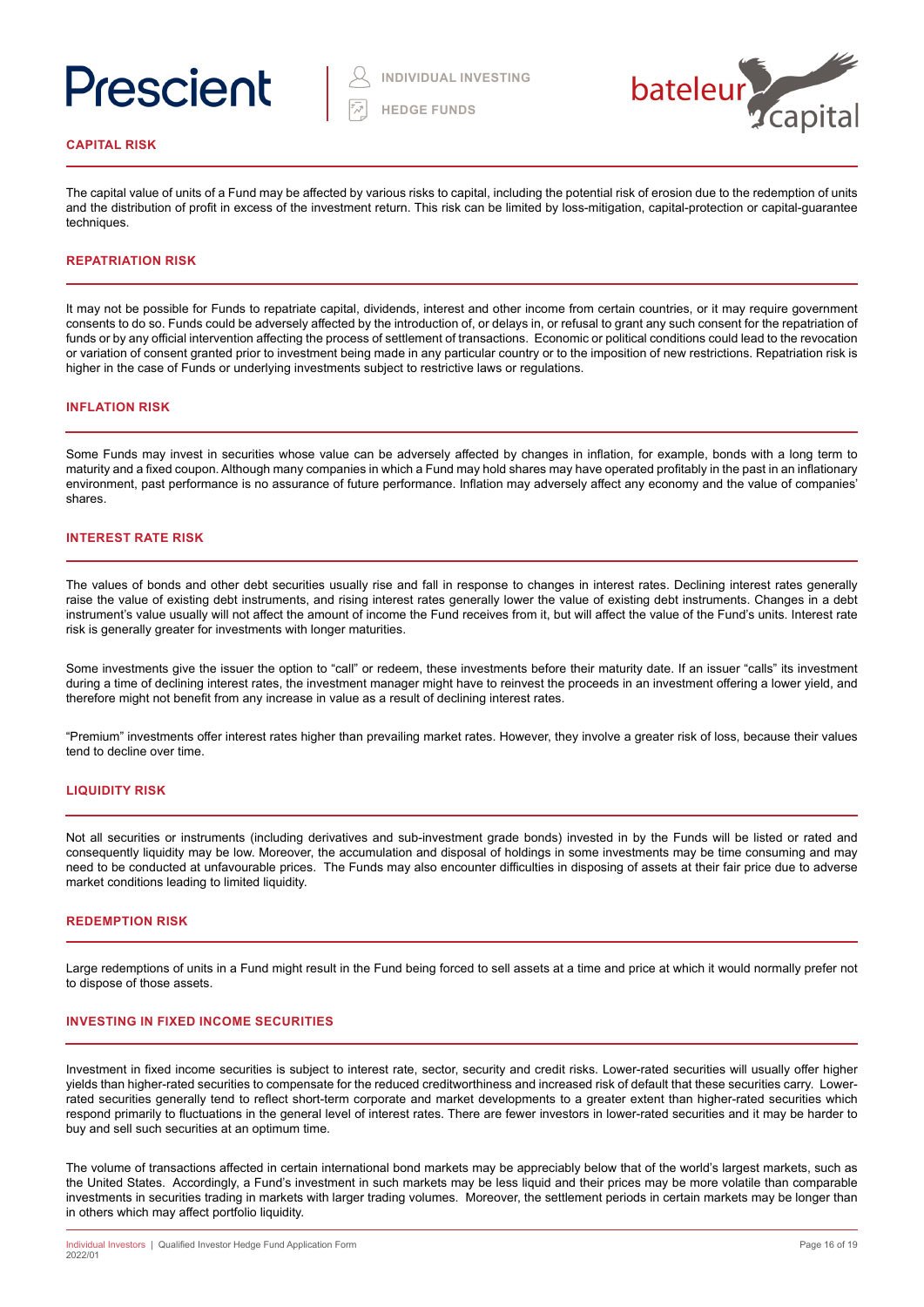



#### **CURRENCY RISK**

Assets of a Fund may be denominated in a currency other than the base currency of the Fund and changes in the exchange rate between the base currency and the currency of the asset may lead to a depreciation of the value of the Fund's assets as expressed in the base currency. It may not be possible or practical to hedge against such exchange rate risk. The Fund's investment manager may, but is not obliged to, mitigate this risk by using financial instruments.

Funds may from time to time enter into currency exchange transactions either on a spot basis or by buying currency exchange forward contracts. Funds will not enter into forward contracts for speculative purposes. Neither spot transactions nor forward currency exchange contracts eliminate fluctuations in the prices of a Fund's securities or in foreign exchange rates, or prevent loss if the prices of these securities should decline.

A Fund may enter into currency exchange transactions and/or use techniques and instruments to seek to protect against fluctuation in the relative value of its portfolio positions as a result of changes in currency exchange rates or interest rates between the trade and settlement dates of specific securities transactions or anticipated securities transactions. Although these transactions are intended to minimise the risk of loss due to a decline in the value of hedged currency, they also limit any potential gain that might be realised should the value of the hedged currency increase. The precise matching of the relevant contract amounts and the value of the securities involved will not generally be possible because the future value of such securities will change as a consequence of market movements in the value of such securities between the date when the relevant contract is entered into and the date when it matures. The successful execution of a hedging strategy which matches exactly the profile of the investments of any Fund cannot be assured. It may not be possible to hedge against generally anticipated exchange or interest rate fluctuations at a price sufficient to protect the assets from the anticipated decline in value of the portfolio positions as a result of such fluctuations.

Performance of a Fund may be strongly influenced by movements in foreign exchange rates because currency performance positions held by the Fund may not correspond to the securities position held.

#### **DERIVATIVES AND TECHNIQUES AND INSTRUMENTS RISK**

#### **General**

The prices of derivative instruments, including futures and options prices, are highly volatile. Price movements of forward contracts, futures contracts and other derivative contracts are influenced by, among other things, interest rates, changing supply and demand relationships, trade, fiscal, monetary and exchange control programmes and policies of governments, and national and international political and economic events, changes in local laws and policies. In addition, governments from time to time intervene, directly and by regulation, in certain markets, particularly markets in currencies and interest rate related futures and options. Such intervention often is intended directly to influence prices and may, together with other factors, cause all of such markets to move rapidly in the same direction because of, among other things, interest rate fluctuations. The use of techniques and instruments also involves certain special risks, including (1) dependence on the ability to predict movements in the prices of securities being hedged and movements in interest rates, (2) imperfect correlation between the hedging instruments and the securities or market sectors being hedged, (3) the fact that skills needed to use these instruments are different from those needed to select the Fund's securities and (4) the possible absence of a liquid market for any particular instrument at any particular time, and (5) possible impediments to effective portfolio management or the ability to meet redemption.

#### **Credit Risk**

There can be no assurance that issuers of the securities or other instruments in which a Fund invests will not be subject to credit difficulties leading to the loss of some or all of the sums invested in such securities or instruments or payments due on such securities or instruments. Funds will also be exposed to a credit risk in relation to the counterparties with whom they transact or place margin or collateral in respect of transactions in financial derivative instruments and may bear the risk of counterparty default.

#### **Correlation Risk**

The prices of financial derivative instruments may be imperfectly correlated to the prices of the underlying securities, for example, because of transaction costs and interest rate movements. The prices of exchange traded financial derivative instruments may also be subject to changes in price due to supply and demand factors.

#### **Legal Risk**

The use of OTC derivatives, such as forward contracts and swap agreements will expose the Fund to the risk that the legal documentation of the contract may not accurately reflect the intention of the parties.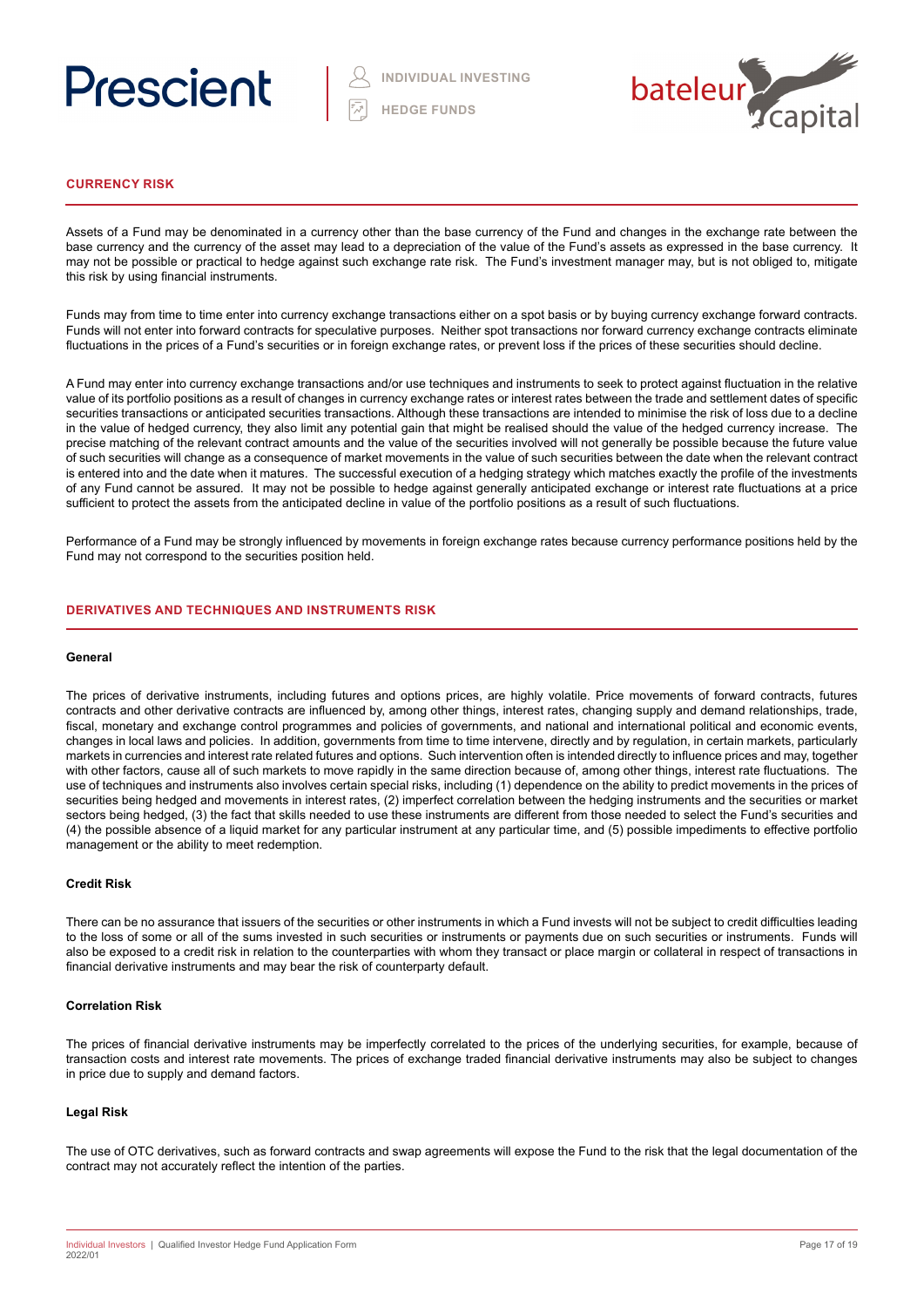



#### **Liquidity of Futures Contracts**

Futures positions may be illiquid because certain commodity exchanges limit fluctuations in certain futures contract prices during a single day by regulations referred to as "daily price fluctuation limits" or "daily limits". Under such daily limits, during a single trading day no trades may be executed at prices beyond the daily limits. Once the price of a contract for a particular future has increased or decreased by an amount equal to the daily limit, positions in the future can neither be taken nor liquidated unless traders are willing to effect trades at or within the limit. This could prevent a Fund from liquidating unfavourable positions.

#### **Forward Trading**

Forward contracts and options thereon, unlike futures contracts, are not traded on exchanges and are not standardised; rather, banks and dealers act as principals in these markets, negotiating each transaction on an individual basis. Forward and "cash" trading is substantially unregulated; there is no limitation on daily price movements and speculative position limits are not applicable. The principals who deal in the forward markets are not required to continue to make markets in the currencies or commodities they trade and these markets can experience periods of illiquidity, sometimes of significant duration. Market illiquidity or disruption could result in major losses to a Fund.

#### **Foreign Exchange Transactions**

Where a Fund utilises derivatives which alter the currency exposure characteristics of transferable securities held by the Fund the performance of the Fund may be strongly influenced by movements in foreign exchange rates because currency positions held by the Fund may not correspond with the securities positions held.

#### **OTC Markets Risk**

Unlisted derivative instruments i.e. OTC derivative instruments will be limited to unlisted forward currency, interest rate or exchange rate swap transactions and will only be permitted for the purposes of efficient portfolio management. Where any Fund acquires securities on OTC markets, there is no guarantee that the Fund will be able to realise the fair value of such securities due to their tendency to have limited liquidity and comparatively high price volatility.

#### **Counterparty Risk**

Each Fund will have credit exposure to counterparties by virtue of positions in swaps, repurchase transactions, forward exchange rate and other financial or derivative contracts held by the Fund. To the extent that a counterparty defaults on its obligation and the Fund is delayed or prevented from exercising its rights with respect to the investments in its portfolio, it may experience a decline in the value of its position, lose income and incur costs associated with asserting its rights.

The Funds will also be exposed to a credit risk on parties with whom it trades securities, and may also bear the risk of settlement default, in particular in relation to debt securities such as bonds, notes and similar debt obligations or instruments.

#### **Absence of Regulation; Counterparty Default**

In general, there is less government regulation and supervision of transactions in the OTC markets (in which currencies, spot and option contracts, certain options on currencies and swaps are generally traded) than of transactions entered into on recognised exchanges. In addition, many of the protections afforded to participants on some recognised exchanges, such as the performance guarantee of an exchange clearing house, might not be available in connection with OTC transactions. OTC options are not regulated. OTC options are non-exchange traded option agreements, which are specifically tailored to the needs of an individual investor. These options enable the user to structure precisely the date, market level and amount of a given position. The counterparty for these agreements will be the specific firm involved in the transaction rather than a recognised exchange and accordingly the bankruptcy or default of a counterparty with which the Fund trades OTC options could result in substantial losses to the Fund. In addition, a counterparty may not settle a transaction in accordance with its terms and conditions because the contract is not legally enforceable or because it does not accurately reflect the intention of the parties or because of a dispute over the terms of the contract (whether or not bona fide) or because of a credit or liquidity problem, thus causing the Fund to suffer a loss. To the extent that a counterparty defaults on its obligation and the Fund is delayed or prevented from exercising its rights with respect to the investments in its portfolio, it may experience a decline in the value of its position, lose income and incur costs associated with asserting its rights. Counterparty exposure will be in accordance with the Fund's investment restrictions. Regardless of the measures the Fund may implement to reduce counterparty credit risk, however, there can be no assurance that a counterparty will not default or that the Fund will not sustain losses on the transactions as a result.

#### **Necessity for Counterparty Trading Relationships**

Participants in the OTC currency market typically enter into transactions only with those counterparties which they believe to be sufficiently creditworthy, unless the counterparty provides margin, collateral, letters of credit or other credit enhancements. While the investment manager believes that it will be able to establish the necessary counterparty business relationships to permit a Fund to effect transactions in the OTC currency market and other counterparty markets, including the swaps market, there can be no assurance that it will be able to do so. An inability to